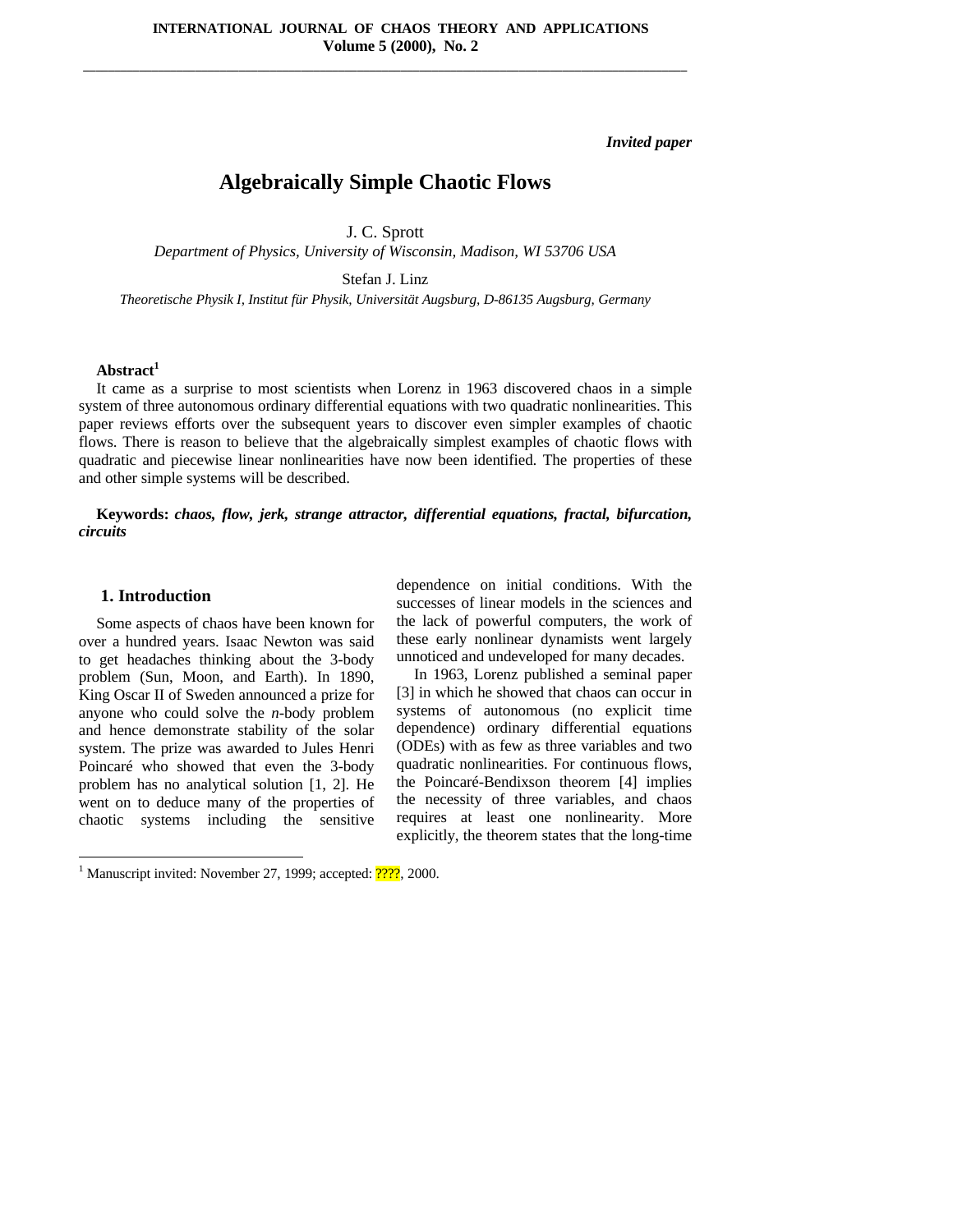limit of any "smooth" two-dimensional flow is either a fixed point or a periodic solution. With the growing availability of powerful computers, many other examples of chaos were subsequently discovered in algebraically simple ODEs. Yet the sufficient conditions for chaos in a system of ODEs remain unknown.

This paper will review early serendipitous and insightful discoveries as well as later extensive computer searches for the algebraically simplest chaotic flows. There are reasons to believe that the simplest such examples with quadratic and piecewise linear nonlinearities have now been identified. The properties of these systems will be described.

#### **2. Lorenz and Rössler**

The celebrated Lorenz equations are:

$$
\begin{aligned}\n\dot{x} &= -\sigma x + \sigma y \\
\dot{y} &= -xz + rx - y \\
\dot{z} &= xy - bz\n\end{aligned} (1)
$$

where the dot denotes a first time derivative  $\int \dot{x} = dx/dt$ , etc.). Note that there are seven terms on the right-hand side of these equations, two of which are nonlinear (*xz* and *xy*). Also note that there are three parameters, for which Lorenz found chaos with  $\acute{o}$  = 10,  $r = 28$ , and *b*  $= 8/3$ . The number of independent parameters is generally  $d+1$  less than the number of terms for a *d*-dimensional system, since each of the variables  $(x, y,$  and  $z$  in this case) and time  $(t)$ can be arbitrarily rescaled. The Lorenz system has been extensively studied, and there is an entire book by Sparrow [5] devoted to it.

Although the Lorenz system is often taken as the prototypical chaotic flow, it is not the algebraically simplest such system. In 1976, Rössler [6] proposed the following equations:

$$
\begin{aligned}\n\dot{x} &= -y - z\\ \n\dot{y} &= x + ay\n\end{aligned} \tag{2}
$$
\n
$$
\begin{aligned}\n\dot{z} &= b + xz - cz\n\end{aligned}
$$

This example also has seven terms and three parameters, which Rössler took as  $a = b = 0.2$ and  $c = 5.7$ , but only a single quadratic nonlinearity (*xz*).

As recently as 1993, Lorenz [7] wrote: "*One other study left me with mixed feelings. Otto Rössler of the University of Tübingen had formulated a system of three differential equations as a model of a chemical reaction. By this time, a number of systems of differential equations with chaotic solutions had been discovered, but I felt I still had the distinction of having found the simplest. Rössler changed things by coming along with an even simpler one. His record still stands*."

What Lorenz apparently did not realize was that Rössler himself had much earlier (in 1979) found an even simpler system [8] given by:

$$
\begin{aligned}\n\dot{x} &= -y - z \\
\dot{y} &= x\n\end{aligned} \tag{3}
$$
\n
$$
\begin{aligned}\n\dot{z} &= ay - ay^2 - bz\n\end{aligned}
$$

This system has only six terms, a single quadratic nonlinearity  $(y^2)$ , and two parameters, giving chaos with  $a = 0.386$  and *b*  $= 0.2$ . For some other values of the parameters, the dynamics are quasiperiodic, with a trajectory that lies on an invariant torus.

However, note that the simplicity of a system can be measured in various ways. Algebraic simplicity is one such way; topological simplicity is another. The Rössler attractor and most of the others in this paper are topologically simpler than the double-lobed attractor of Lorenz, but they are roughly equivalent in that they all tend to resemble the single folded-band structure produced by Eq. (2).

#### **3. Computer Search**

Also unaware of the simpler Rössler example, Sprott [9] embarked on an extensive search for autonomous three-dimensional chaotic systems with fewer than seven terms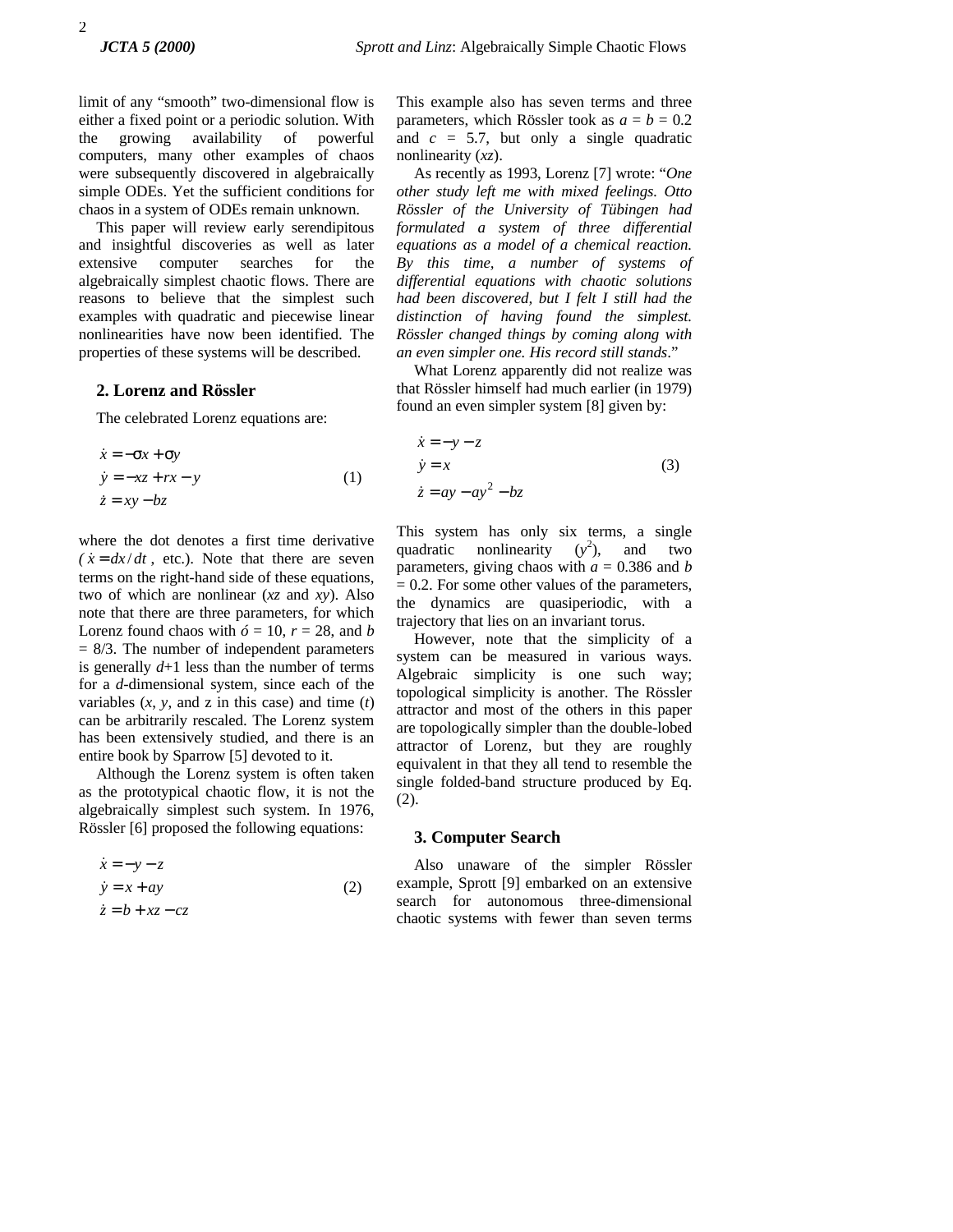and a single quadratic nonlinearity and systems with fewer than six terms and two quadratic nonlinearities. The brute-force method [10, 11] involved the numerical solution of about  $10<sup>8</sup>$ systems of autonomous ODEs with randomly chosen real coefficients and initial conditions. The criterion for chaos was the existence of a decidedly positive Lyapunov exponent [12].

He found fourteen algebraically distinct cases with six terms and one nonlinearity, and five cases with five terms and two nonlinearities. One case was volumeconserving (conservative), and all the others were volume-contracting (dissipative), implying the existence of a strange attractor. Sprott provided a table of the spectrum of Lyapunov exponents, the Kaplan-Yorke dimension [13], and the types and eigenvalues of the unstable fixed points for each of the nineteen cases. Interestingly, the Rössler example in Eq. (3) was not found, suggesting that even this extensive search was not exhaustive.

Subsequently, Hoover [14] pointed out that the conservative case A found by Sprott

$$
\begin{aligned}\n\dot{x} &= y\\ \n\dot{y} &= -x + yz\\ \n\dot{z} &= 1 - y^2\n\end{aligned} \tag{4}
$$

is a special case of the Nosé-Hoover thermostated dynamic system that had earlier been shown [15] to exhibit time-reversible Hamiltonian chaos. Note that this case in general needs an adjustable parameter, but it turns out that chaos occurs for all coefficients equal to unity, and so it is especially simple in that sense. None of the fourteen cases with a single quadratic nonlinearity share that property, although there are two other chaotic cases with all unity coefficients and two quadratic nonlinearities with strange attractors. Chaos is observed in Eq. (4) for only a small range of initial conditions, one choice of which is  $(x, y, z) = (0, 5, 0)$ . The other eighteen

chaotic cases were apparently previously unknown.

This search for algebraically simple chaotic systems was an outgrowth of earlier studies [16] in which Sprott showed that threedimensional ODEs with quadratic nonlinearities and bounded solutions are chaotic for 0.38±0.02 percent of the cases with uniform randomly chosen coefficients. The probability of chaos increases approximately as the square root of the dimension up to at least  $d = 8$  as shown in Fig. 1. Also shown in Fig. 1 is the probability of chaos in systems governed by difference equations (iterated maps), whose behavior is contrary to the case of ODEs (flows) for reasons that are only partly understood. Whereas ODEs with quadratic nonlinearities require three dimensions to exhibit chaos, iterated maps can be chaotic with only one dimension. Similar studies [17] with randomly connected, discrete-time, artificial neural networks with a hyperbolic tangent squashing function show that the probability of chaos is small at low dimension and increases to nearly 100% at a dimension of about 100. The relative rarity of chaos in low-dimensional ODE systems is the reason chaos went largely unnoticed for so long and why new examples of simple chaotic systems are still being discovered. In a related study [18] Sprott showed that the average correlation dimension of chaotic *d*-dimensional flows with quadratic nonlinearities and uniform randomly chosen coefficients is approximately  $1.07d^{0.3}$  and the average largest Lyapunov exponent is approximately  $1.15d^{0.84}$ 

## **4. Jerk Functions**

In response to Sprott's work, Gottlieb [19] pointed out that Eq. (4) could be recast in the explicit third-order form

$$
\dddot{x} = -\dot{x}^3 + \ddot{x}(x + \ddot{x})/\dot{x} \tag{5}
$$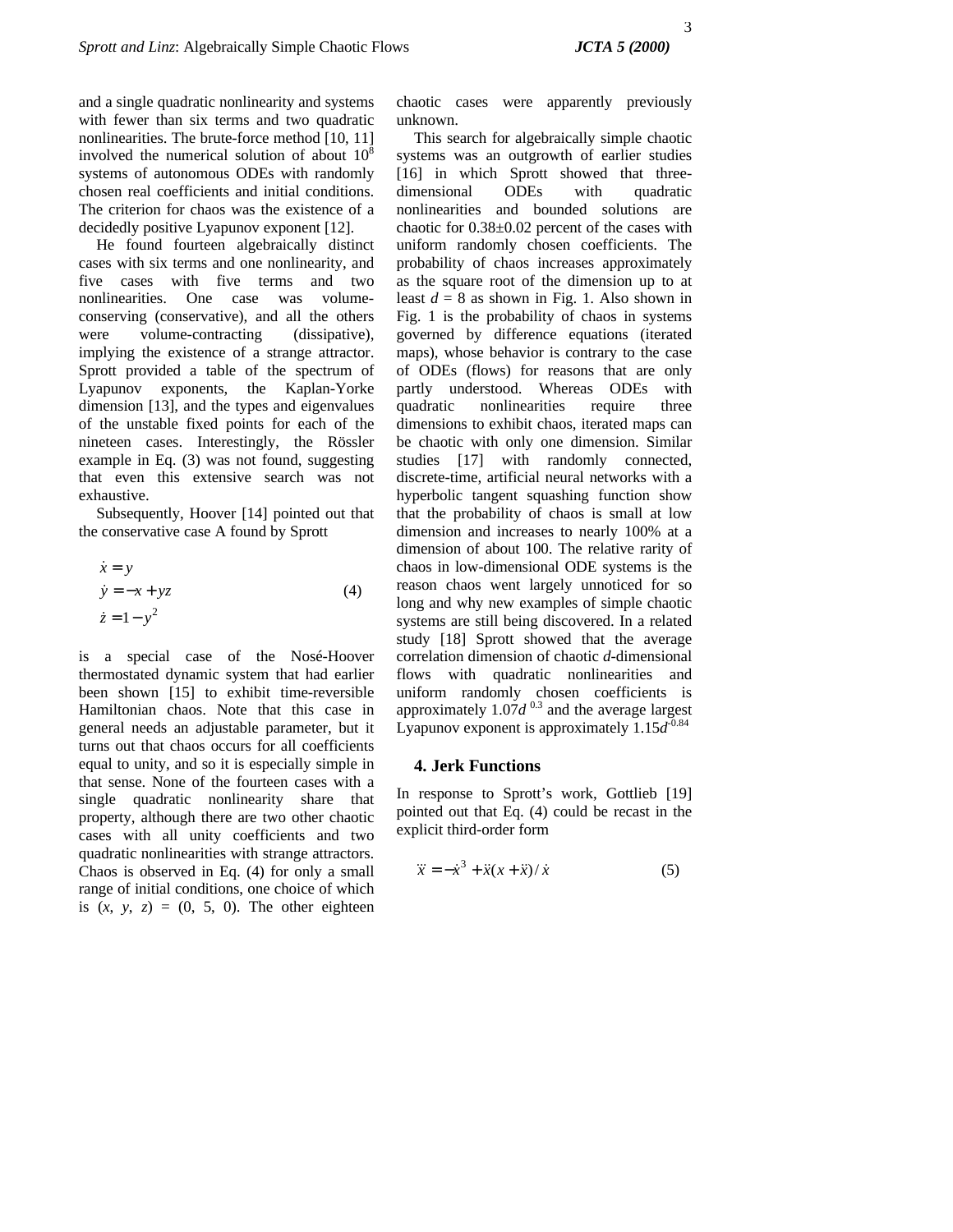which he called a "jerk function" since it involves a third derivative of *x*, which in a mechanical system is the rate of change of the acceleration, sometimes called the "jerk" [20]. It is known that any explicit ODE can be cast in the form of a system of coupled first-order ODEs, but the converse does not hold in general. Even if one can reduce the dynamical system to a jerk form for each of the phase space variables, the resulting differential equations may look quite different. Gottlieb asked the provocative question "What is the simplest jerk function that gives chaos?"



Figure 1. Probability of chaos for maps and flows of various dimensions.

One response was provided by Linz [21] who showed that the original Rössler model, the Lorenz model, and Sprott's case R can be reduced to jerk forms, albeit of very different complexity. The Rössler model in slightly modified form can be written as

$$
\ddot{y} + [c - \varepsilon + \varepsilon y - \dot{y}] \ddot{y}
$$
  
+ [1 - \varepsilon c - (1 + \varepsilon<sup>2</sup>)y + \varepsilon \dot{y}] \dot{y}  
+ (\varepsilon y + c)y + \varepsilon = 0 \t(6)

where  $\hat{a}$  (=  $a = b$ ) = 0.2 and  $c = 5.7$  gives chaos. Note that the jerk form of the Rössler equation is a rather complicated quadratic polynomial with 10 terms. Figure 2 shows that

the attractor in the  $\dot{y} - y$  phase space is the familiar folded band.



Figure 2. Phase-space plot of the jerk representation of the Rössler attractor from Eq. (6) with  $\hat{a} = 0.2$  and  $c = 5.7$ .

The Lorenz model in Eq. (1) can be written as

$$
\ddot{x} + [1 + \sigma + b - \dot{x}/x] \ddot{x}
$$
  
+ 
$$
[b(1 + \sigma + x^2) - (1 + \sigma) \dot{x}/x] \dot{x}
$$
 (7)  
-
$$
b\sigma(r-1-x^2)x = 0
$$

The jerk form of the Lorenz equation is not a polynomial since it contains terms proportional to  $\dot{x}/x$  as is typical of dynamical systems with multiple nonlinearities. Its jerk form contains eight terms. The phase-space plot of Eq. (7) in Fig. 3 shows the familiar double-lobed attractor.

Linz showed that Sprott's case R can be written as a polynomial with only five terms and a single quadratic nonlinearity

$$
\ddot{x} + \ddot{x} - x\dot{x} + ax + b = 0 \tag{8}
$$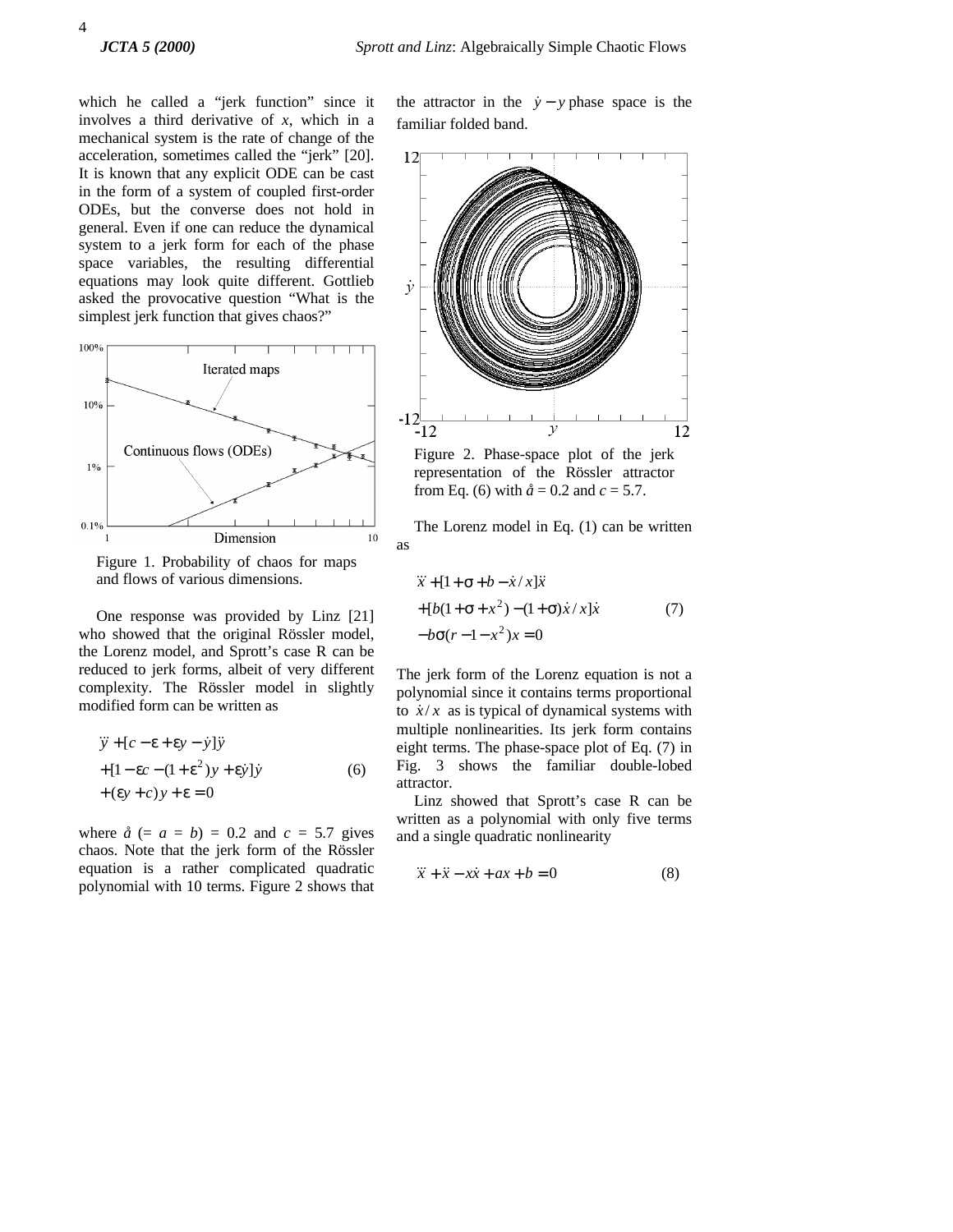with chaos for  $a = 0.9$  and  $b = 0.4$ . Its attractor as shown in Fig. 4 is a folded band similar to the Rössler attractor.



Figure 3. Phase-space plot of the jerk representation of the Lorenz attractor from Eq. (7) with  $\acute{o}$  = 10,  $r = 28$ , and  $b = 8/3$ .



Figure 4. Attractor for Sprott's Case R from Eq. (8) with  $a = 0.9$  and  $b = 0.4$ .

Clearly, the Lorenz and Rössler models are not candidates for Gottlieb's simplest jerk

function that gives chaos, and Sprott's models demonstrate the existence of much simpler examples.

Meanwhile, Sprott also took up Gottlieb's challenge and embarked on an extensive numerical search for chaos in systems of the explicit form  $\dddot{x} = J(\ddot{x}, \dot{x}, x)$ , where the (jerk) function *J* is a simple quadratic or cubic polynomial. He found a variety of cases [22], including two with three terms and two quadratic nonlinearities in their jerk function,

$$
\ddot{x} + ax\ddot{x} - \dot{x}^2 + x = 0 \tag{9}
$$

with  $a = 0.645$  and

$$
\ddot{x} + ax\ddot{x} - x\dot{x} + x = 0 \tag{10}
$$

with  $a = -0.113$ , and a particularly simple case with three terms and a single quadratic nonlinearity [23],

$$
\ddot{x} + a\ddot{x} \pm \dot{x}^2 + x = 0 \tag{11}
$$

with  $a = 2.017$ . Its attractor is shown in Fig. 5. For this value of *a*, the Lyapunov exponents (base-*e*) are (0.0550, 0, -2.0720) and the Kaplan-Yorke dimension is  $D_{KY} = 2.0265$ . He also found systems of the form

$$
\dddot{x} + a\ddot{x} + \dot{x} = G(x) \tag{12}
$$

where  $G(x)$  is a second-degree (or higher) polynomial such as  $x^2 - b$  or  $x(x - b)$ .

It is interesting to rewrite Eq. (11) as a dynamical system in the variables *x*, *y*, and *z*:

$$
\begin{aligned}\n\dot{x} &= y \\
\dot{y} &= z \\
\dot{z} &= -az \pm y^2 - x\n\end{aligned} (13)
$$

In this form, it is apparent that it has two fewer terms than the Lorenz or Rössler models and only a single quadratic nonlinearity  $(y^2)$ . As a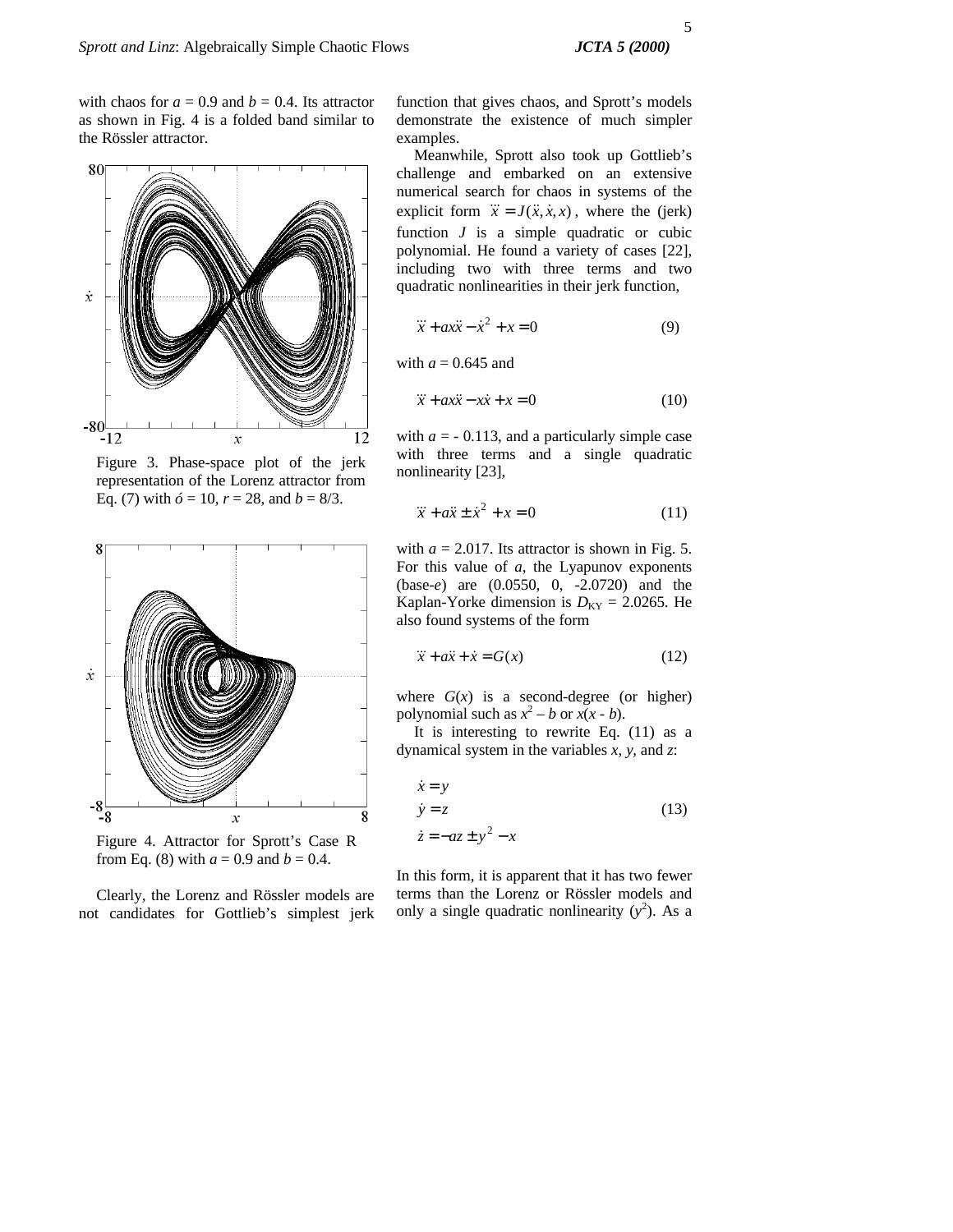consequence, it is characterised by a single parameter (*a*). It is unlikely that a simpler quadratic form exists because it would have no adjustable parameters. The number of possibilities is quite small, and a systematic numerical check revealed that none of them exhibits chaos.



Figure 5. Attractor for the simplest chaotic flow with a quadratic nonlinearity from Eq. (11) with  $a = 2.017$ .

Equation (11) is simpler than any previously discovered case, both in its jerk representation and in its representation as a dynamical system. It was apparently overlooked in earlier searches because the range of *a* over which chaos occurs is quite narrow  $(2.0168... < a <$ 2.0577…). It also has a relatively small basin of attraction, so that initial conditions must be chosen carefully. One choice of initial conditions that lies in the basin of attraction is  $(x, y, z) = (0, 0, \pm 1)$ , where the sign is chosen according to the sign of the  $y^2$  term in Eq. (13).

There is an alternate form for the simplest quadratic jerk function that can be written as

$$
\ddot{x} + a\ddot{x} \pm x\dot{x} + x = 0 \tag{14}
$$

but this case is equivalent to Eq. (11) to within a constant as can be seen by differentiating Eq. (11) with respect to time and then renaming the variable  $\dot{x}$  to  $\dot{x}$ .

These systems, and most of the others in this paper, share a common route to chaos. The control parameter *a* can be considered a damping rate for the nonlinear oscillator. For large values of *a*, there are one or more stable equilibrium points. As *a* decreases, a Hopf bifurcation occurs in which the equilibrium becomes unstable, and a stable limit cycle is born. The limit cycle grows in size until it bifurcates into a more complicated limit cycle with two loops, which then bifurcates into four loops, and so forth, in a sequence of period doublings until chaos finally onsets. A further decrease in *a* causes the chaotic attractor to grow in size, passing through infinitely many periodic windows, and finally becoming unbounded when the attractor grows to touch the boundary of its basin of attraction (a crisis). A bifurcation diagram for Eq. (11), which is typical, is shown in Fig. 6. In this figure, the local maxima of *x* are plotted as the damping *a* is gradually decreased. Note that the scales are plotted backwards to emphasise the similarity to the logistic map,  $x_{n+1} = Ax_n(1 - x_n)$  [24]. Indeed, a plot the maximum of *x* versus the previous maximum shows an approximate parabolic dependence, albeit with a very smallscale fractal structure. No cases were found with a toroidal attractor. Apparently, threedimensional systems with a single quadratic nonlinearity cannot produce toroidal attractors.

Sprott also found a variety of chaotic jerk functions with cubic nonlinearities, the simplest of which have three terms and two nonlinearities. Two examples are

$$
\ddot{x} + \ddot{x}^3 + x^2 \dot{x} + ax = 0 \tag{15}
$$

with  $a = 0.25$  and

$$
\dddot{x} + a\ddot{x} - x\dot{x}^2 + x^3 = 0 \tag{16}
$$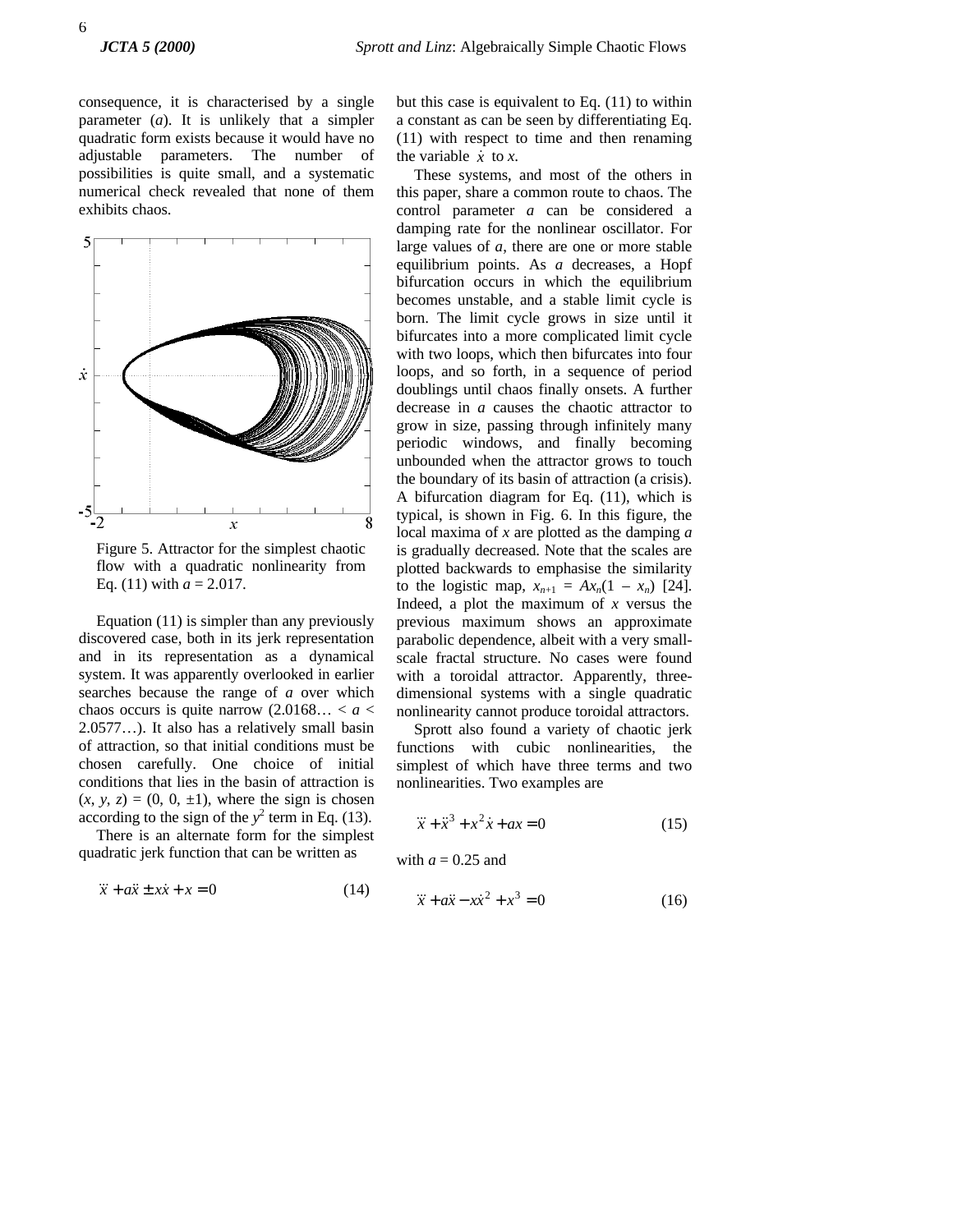with  $a = 3.6$ . He also found cases with four terms and one nonlinearity, including the old (circa 1966), but little known, Moore-Spiegel oscillator [25]

$$
\ddot{x} + \ddot{x} + (T - R + Rx^2)\dot{x} \n+ Tx = 0
$$
\n(17)

which models the inviscid convection of a rotating fluid, where *T* is analogous to the Prandtl number times the Taylor number and *R* is analogous to the Prandtl number times the Rayleigh number. Moore and Spiegel reported "aperiodic behaviour" for  $T = 6$  and  $R = 20$ ; the term "chaos" was not coined until 1975 [26].



Figure 6. Bifurcation diagram for Eq. (11) as the damping is reduced.

A phase-space plot of the Moore-Spiegel attractor for these parameters is shown in Fig. 7. The regions in *R-T* space over which chaos occurs are shown in Fig 8, in which chaos is assumed to exist if the largest Lyapunov exponent exceeds  $0.005$  after  $4\times10^5$  fourthorder Runge-Kutta iterations with a step size of 0.05. A more general equation of the same form as Eq. (17) was derived by Auvergne and Baglin [27] to model the motion of the ionisation zone of a star, and they also reported "irregular behaviour" and a broad power spectrum.



Figure 7. Attractor for the Moore-Spiegel oscillator in Eq. (17) with  $T = 6$ and  $R = 20$ .

Sprott did not find dissipative chaotic jerk functions with fewer than four terms and a single cubic nonlinearity. The absence of chaos in Eq. (11) with a cubic instead of quadratic nonlinearity is curious since it contradicts the conventional wisdom that increasing the nonlinearity enhances the likelihood of chaos. It is evident that a certain amount of nonlinearity is required for chaos, but more is not necessarily better.

Recently, Malasoma [28] joined the search for simple chaotic jerk functions and found a cubic case as simple as Eq. (11) but of a different form

$$
\ddot{x} + a\ddot{x} - x\dot{x}^2 + x = 0 \tag{18}
$$

which exhibits chaos for  $a = 2.05$ . Its attractor is shown in Fig 9. For this value of *a*, the Lyapunov exponents (base-*e*) are (0.0541, 0, -2.1041), and the Kaplan-Yorke dimension is  $D_{\text{KY}} = 2.0257$ . This case follows the usual period-doubling route to chaos, culminating in a boundary crisis and unbounded solutions as *a* is lowered. The range of *a* over which chaos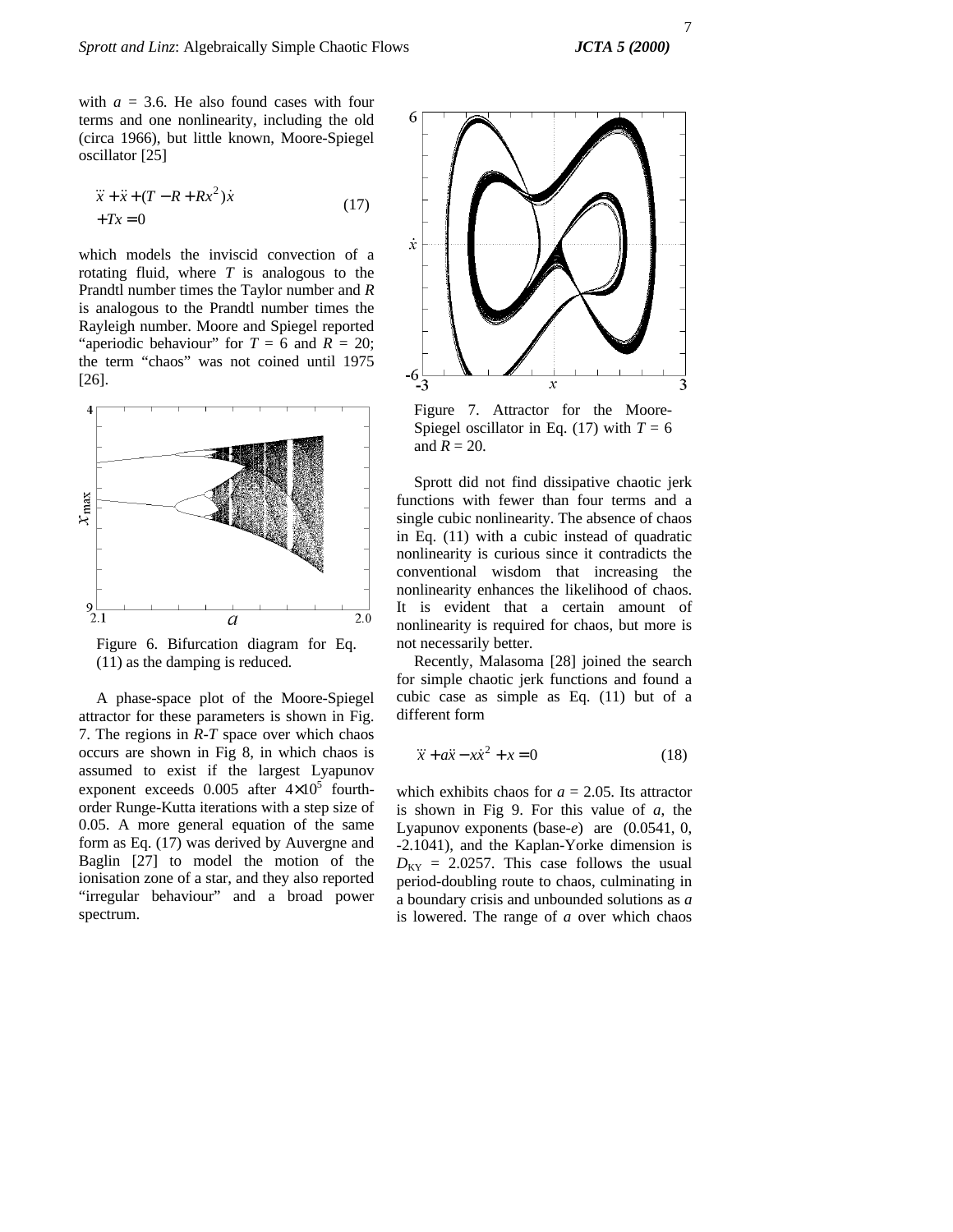occurs is very narrow,  $2.0278... < a <$ 2.0840…, which probably explains why it was missed in earlier numerical searches. There is also a second extraordinarily small window of chaos for 0.0753514… < *a* < 0.0753624…, which is five thousand times smaller than the previous case. Malasoma points out that this system is invariant under the parity transformation  $x \rightarrow -x$  and speculates that this system is the simplest such example.



Figure 8. Regions of *R-T* space over which chaos occurs for the Moore-Spiegel oscillator in Eq. (17).

Both Linz and Sprott pointed out that if the jerk function is considered the time derivative of an acceleration of a particle of mass *m*, Newton's second law implies a force *F* whose time derivative is  $dF/dt = mJ$ . If the force has an explicit dependence on only  $\dot{x}$ , *x*, and time, it is considered to be "Newtonian jerky". The condition for  $F = F(\dot{x}, x, t)$  is that *J* depends only linearly on  $\ddot{x}$ . In such a case the force in general includes a memory term of the form

$$
M = \int_{0}^{t} G(x(\tau))d\tau
$$
 (19)

that depends on the dynamical history of the motion.



Figure 9. Attractor for the simple cubic flow in Eq. (18) with  $a = 2.05$ .

The jerk papers by Linz and by Sprott appeared in the same issue of the American Journal of Physics and prompted von Baeyer [29] to comment: "*The articles with those funny titles are not only perfectly serious, but they also illustrate in a particularly vivid way the revolution that is transforming the ancient study of mechanics into a new science—one that is not just narrowly concerned with the motion of physical bodies, but that deals with changes of all kinds.*" He goes on to say that the method of searching for chaos in a large class of systems "*is not just empty mathematical formalism. Rather it illustrates the arrival of a new level of abstraction in physical science… At that higher level of abstraction, dynamics has returned to the classical Aristotelian goal of trying to understand all change.*"

Eichhorn, Linz and Hänggi [30] summarized the situation with quadratic jerk functions that exhibit chaos. They used the method of comprehensive Gröbner bases [31]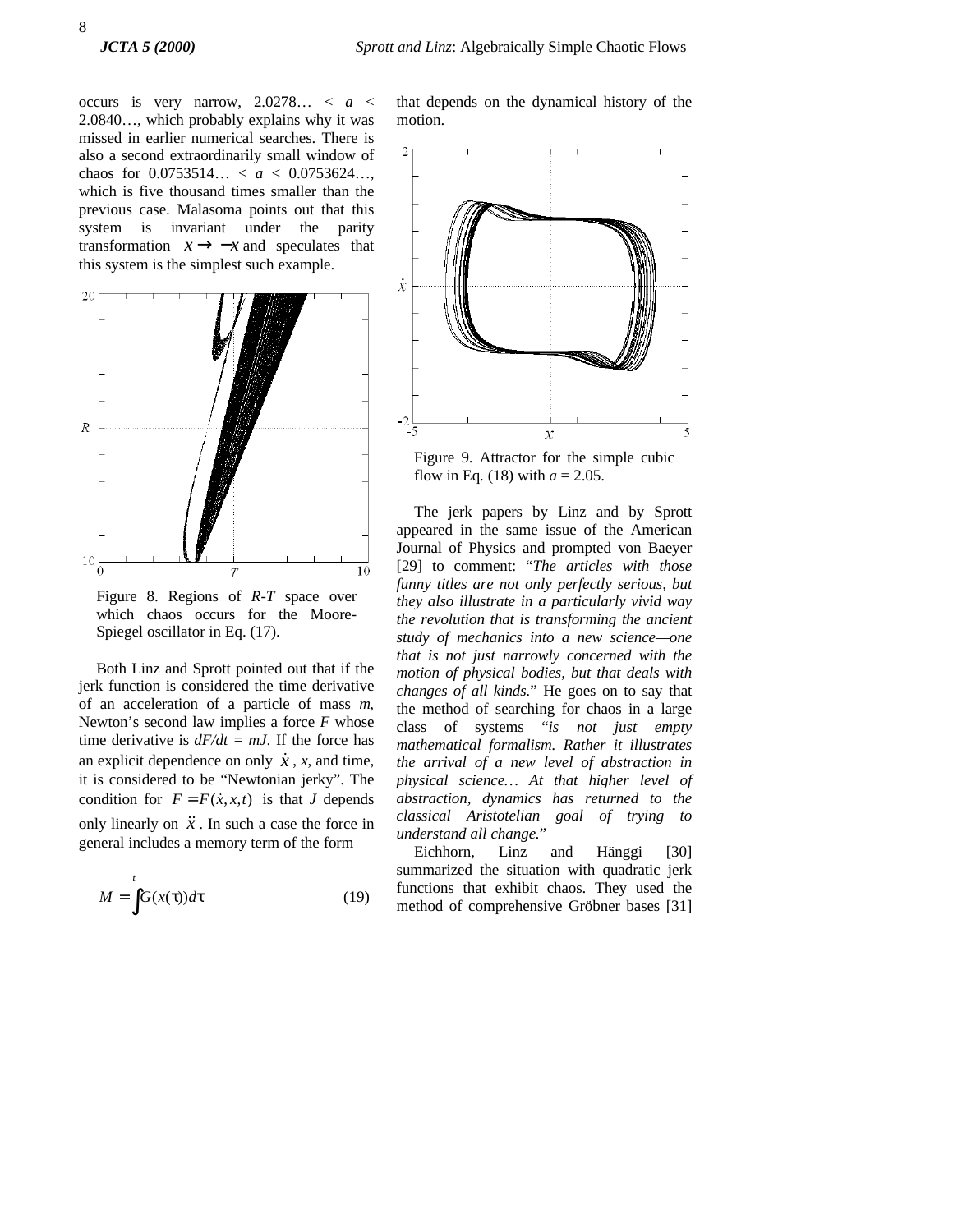to show that all the previously mentioned chaotic flows with a single quadratic nonlinearity and some of those with multiple nonlinearities can be organized into a hierarchy of quadratic jerk equations with increasingly many terms. A slightly modified version of their results is shown in Table 1 with simplified parameters that produce chaos. Case  $JD_0$  (not included by Eichhorn, et. al.) is a special case of  $JD_1$  in which the constant term is zero. Such a categorization provides a simple means to compare the functional complexity of different systems and demonstrates the equivalence of cases not otherwise apparent. In a subsequent paper [32], the authors examined the simple cases  $JD_1$  and  $JD_2$  in more detail and identified the regions of parameter space over which they exhibit chaos, albeit with different forms chosen so that the locations of the fixed points are independent of the parameter values. In particular,  $JD_1$ becomes

$$
\ddot{x} = -\ddot{x} - a\dot{x} - bx + x\dot{x} \tag{20}
$$

and  $JD_2$  becomes

$$
\ddot{x} = -\ddot{x} - a\dot{x} - b(x^2 - 1/4) \tag{21}
$$

They also derived criteria for functional forms of the jerk function that cannot exhibit chaos. In particular, they showed that a jerk equation whose integral can be written as

$$
\ddot{x} + \Omega(x, \dot{x}) = \int^{t} G(x(\tau))d\tau
$$
 (22)

with *G* being either a positive or a negative semidefinite function for all *x* cannot exhibit chaos. Moreover, if *G* is of the form  $G(x) = \tilde{G}(x) + c$  with a positive (negative) constant *c* and a positive (negative) semidefinite function  $\tilde{G}$ , the dynamics eventually diverge for all initial values, except for those that coincide with fixed points.

Table 1. Classification of simple chaotic polynomial jerk systems

| Model           | Equation                                  | Parameters   |
|-----------------|-------------------------------------------|--------------|
| $JD_0$          | $\dddot{x} = a\ddot{x} + \dot{x}^2 - x$   | $a = -2.017$ |
| JD <sub>1</sub> | $\dddot{x} = a\ddot{x} + bx$              | $a = -1.8$   |
|                 | $+ x\dot{x} - 1$                          | $b = -2$     |
| JD <sub>2</sub> | $\dddot{x} = a\ddot{x} + b\dot{x}$        | $a = -0.5$   |
|                 | $+x^2-1$                                  | $b = -1.9$   |
| JD <sub>3</sub> | $\dddot{x} = a\ddot{x} + b\dot{x}$        | $a = -0.6$   |
|                 | $+cx^{2} + x\dot{x} - 1$                  | $b = -3$     |
|                 |                                           | $c=5$        |
| $JD_4$          | $\dddot{x} = a\ddot{x} + b\dot{x}$        | $a = -0.6$   |
|                 | $+cx^{2} + x\ddot{x} - 1$                 | $b = -2$     |
|                 |                                           | $c=3$        |
| JD <sub>5</sub> | $\dddot{x} = a\dot{x} + bx^2$             | $a = 0.5$    |
|                 | $+\dot{x}^2 - x\ddot{x}$                  | $b = -1$     |
| $JD_6$          | $\dddot{x} = a\ddot{x} + b\dot{x} + cx^2$ | $a = -1$     |
|                 |                                           | $h = -1$     |
|                 | $+dx^{2} + x\ddot{x} - 1$                 | $c=2$        |
|                 |                                           | $d=2$        |
| $JD_7$          | $\dddot{x} = a\ddot{x} + b\dot{x} + cx^2$ | $a = -1$     |
|                 | $+dx^2 + e^{ix}$                          | $h=1$        |
|                 |                                           | $c=2$        |
|                 | $+ x\ddot{x} - 1$                         | $d = -3$     |
|                 |                                           | $e=1$        |

Concurrently, Fu and Heidel [33], with a technical correction by Gascon [34], proved that all three-dimensional, dissipative, dynamical systems with quadratic nonlinearities and fewer than five terms cannot exhibit chaos. They subsequently extended their results [35] to include conservative cases. More precisely, they rigorously proved their results for almost all conservative cases. The lone exception,  $\dddot{z} = \dot{z}^2 - z^2$ , appears numerically to have only periodic and unbounded solutions. Their work lends credence to the claim that Eq. (11) is the simplest chaotic flow with a quadratic nonlinearity.

Working independently, Thomas [36, 37] considered the terms in the Jacobian matrix of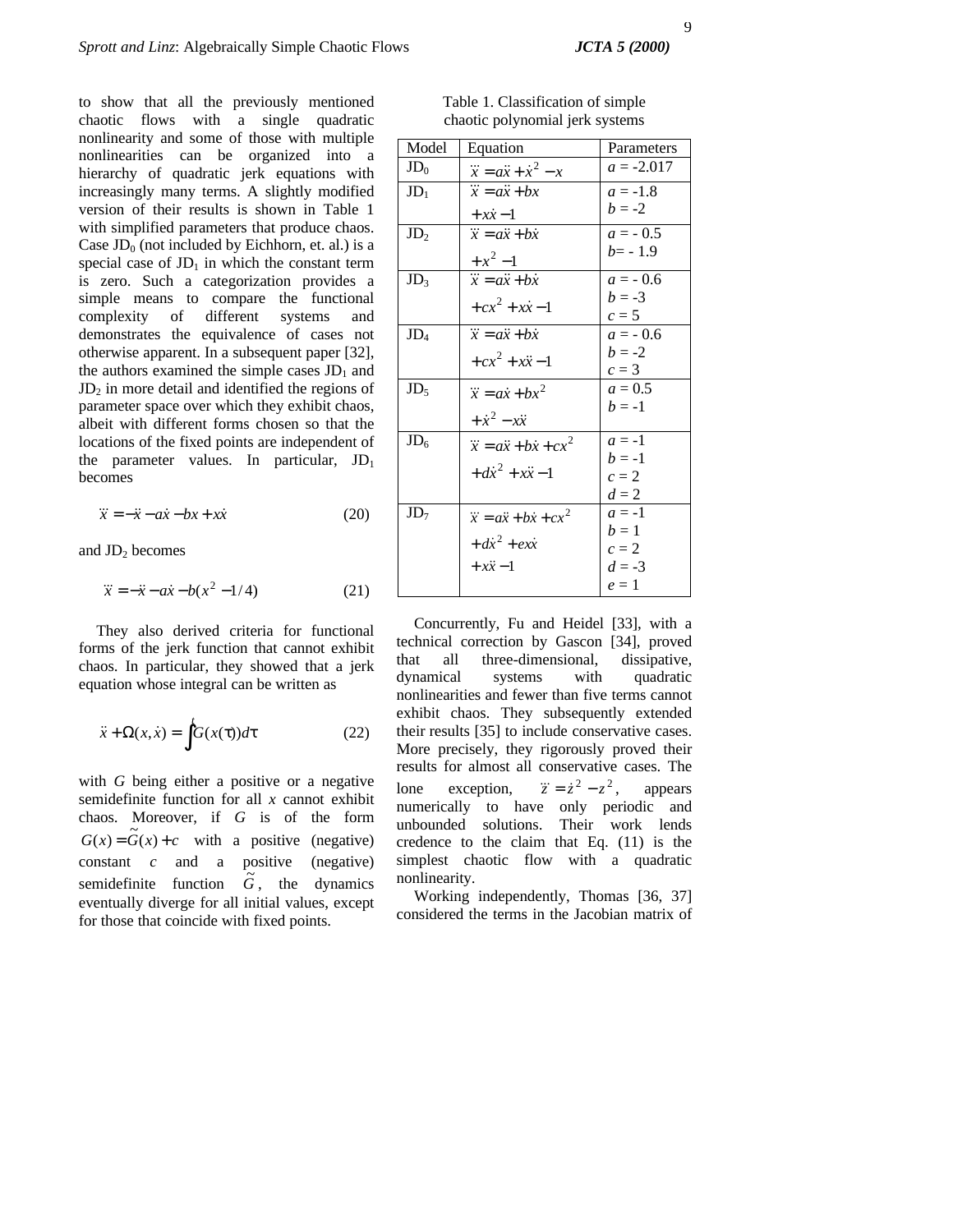the system as feedback loops from which he was able to deduce candidate chaotic systems and the required signs of the coefficients. One such system is

$$
\begin{aligned}\n\dot{x} &= -y - z \\
\dot{y} &= x + ay\n\end{aligned}
$$
\n(23)\n
$$
\begin{aligned}\n\dot{z} &= x^2 - cz\n\end{aligned}
$$

with  $a = 0.385$  and  $c = 2$ . This system can be reduced to the jerk form

$$
\ddot{x} + (c - a)\ddot{x} + (1 - ac)\dot{x} \n+ 2x\dot{x} - ax^2 + cx = 0
$$
\n(24)

which by a transformation of variables is equivalent to case  $JD_3$  in Table 1. The  $x^2$  term in Eq. (23) can be replaced with other nonlinearities, including  $x^3$ , tanh(*x*), sin(*x*), and  $sgn(x)$ , yielding chaos for appropriate parameter values. These cases have multiple equilibrium points.

Thomas also proposed a case with a single equilibrium (at the origin) given by

$$
\begin{aligned}\n\dot{x} &= ax - y - z \\
\dot{y} &= x\n\end{aligned} \tag{25}
$$
\n
$$
\dot{z} = x^2 - cz
$$

with  $a = 0.25$  and  $c = 2$ . Its jerk form is

$$
\ddot{x} + (c - a)\ddot{x} + (1 - ac)\dot{x} \n+ 2x\dot{x} + cx = 0
$$
\n(26)

which is a generalization of Eq. (14). By a linear transformation and rescaling, Eq. (26) is equivalent to case  $JD_1$  in Table 1. The  $x^2$  term in Eq. (25) can be replaced with  $x^3$ , yielding chaos for  $a = 3.3$  and  $c = 4$ , and a jerk function similar to but slightly more complicated than Eq. (18).

Thomas also suggested symmetric equations of the form

$$
\begin{aligned}\n\dot{x} &= -ax + f(y) \\
\dot{y} &= -ay + f(z) \\
\dot{z} &= -az + f(x)\n\end{aligned} (27)
$$

for which he found chaotic attractors for cubic polynomial and sinusoidal functions *f*. For example,  $a = 0.18$  and  $f(x) = \sin(x)$  gives chaos as shown in Fig. 10. With  $f(x) = \sin(x)$ , he also observed chaos in the conservative limit of  $a =$ 0. This particularly simple and elegant example has a trajectory that percolates chaotically within the infinite threedimensional lattice of unstable steady states. Thomas calls this "labyrinth chaos." Unfortunately, its jerk representation is complicated because of the three nonlinearities. Equation (27) is a special case of the more general, cyclically symmetric system

$$
\begin{aligned}\n\dot{x} &= f(x, y, z) \\
\dot{y} &= f(y, z, x) \\
\dot{z} &= f(z, x, y)\n\end{aligned}
$$
\n(28)

which has chaotic solutions for many choices of the nonlinear function *f*.

A convenient feature of chaotic jerk equations is that all three of the Lyapunov exponents can be determined from a numerical calculation of only the largest exponent. This exponent  $(\ddot{e}_1)$  must be positive for chaos, and there must be one zero exponent  $(\ddot{e}_2)$ corresponding to the direction of the flow. However, for a bounded system, the sum of the exponents  $\ddot{e}_1 + \ddot{e}_2 + \ddot{e}_3$  is the rate of volume expansion averaged along the orbit and must be negative or zero and given by  $\partial$ *J* /  $\partial$ *x*<sup>*x*</sup>, which is equal to *a* for the Newtonian jerky cases  $JD_0$  though  $JD_3$  in Table 1. Hence the negative exponent is easily found from  $\ddot{e}_3 = a$ - *ë*1. The Kaplan-Yorke dimension then follows from  $D_{KY} = 2 - \ddot{e}_1/\ddot{e}_3$ .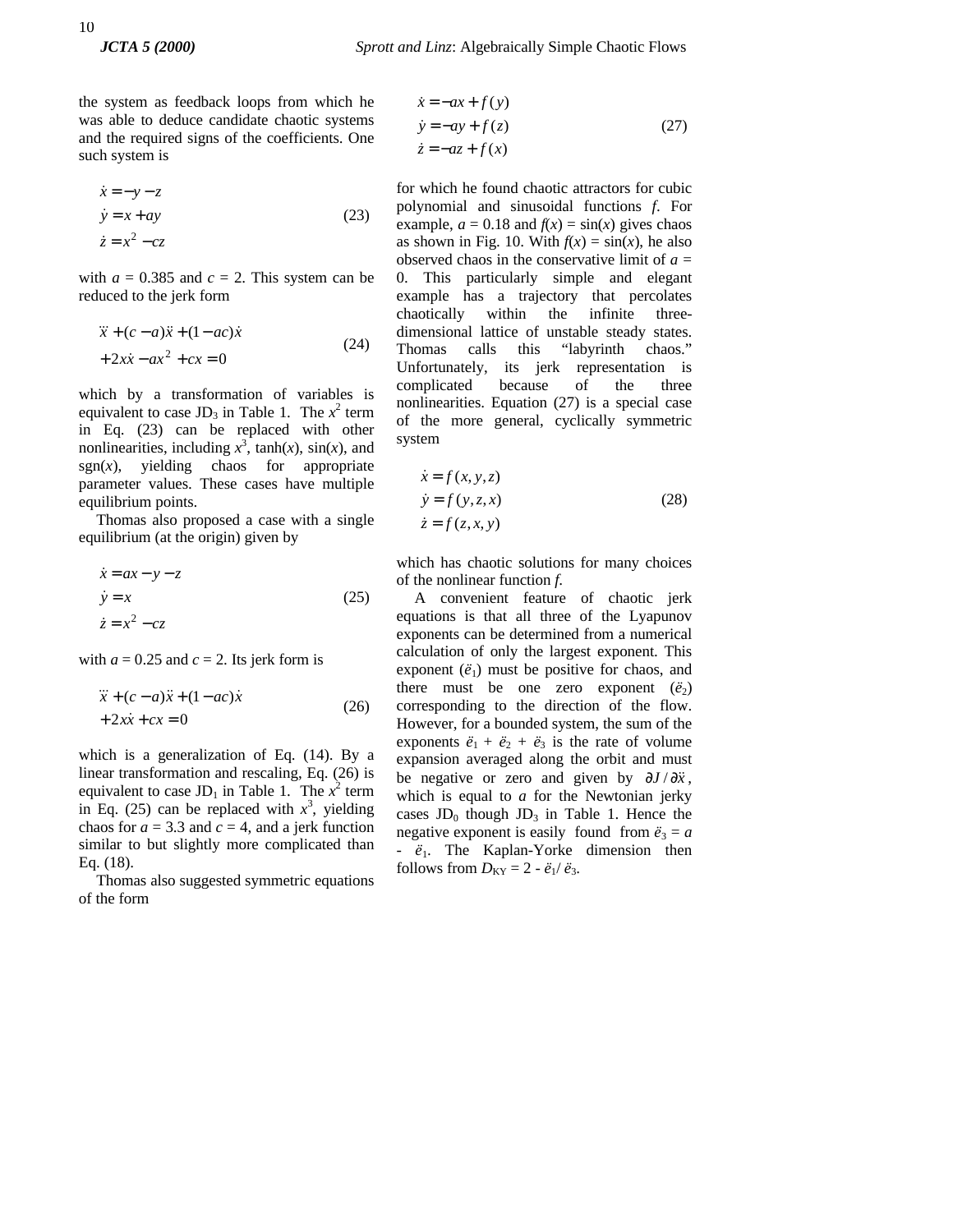

Figure 10. Attractor for the symmetric system of Thomas in Eq.  $(27)$  with  $a =$ 0.18 and  $f(x) = \sin(x)$ .

Cases whose exponents sum to zero are conservative, and their orbits fill a threedimensional volume. Cases whose exponents sum to a negative value are dissipative, and they have a strange attractor with a dimension between 2 and 3. In either case, initial conditions must be chosen appropriately to ensure that they are in the basin of attraction for the dissipative systems and in the stochastic sea for the conservative systems. The emphasis here is on dissipative systems since they are more mathematically tractable and are better models of most natural systems.

# **5. Piecewise Linear Jerk Functions**

Having found what appears to be the simplest jerk function with a quadratic nonlinearity that leads to chaos, it is natural to ask whether the nonlinearity can be weakened. In particular, the  $\dot{x}^2$  in Eq. (11) might be replaced with  $|\dot{x}|$ . A numerical search did not reveal any such chaotic solutions.

However, one can formulate the question differently. Consider the system,

$$
\ddot{x} + a\ddot{x} \pm \left|\dot{x}\right|^b + x = 0\tag{29}
$$

which is equivalent to Eq. (11) when  $b = 2$ . For what values of *a* and *b* does this system exhibit chaos? Figure 11 shows the result of a numerical search in which chaos is assumed to exist if the largest Lyapunov exponent exceeds 0.005 after  $4\times10^5$  fourth-order Runge-Kutta iterations with a step size of 0.05. There are indeed regions of chaos for  $1 < b$  2 as well as for larger values of *b.* However, there do not appear to be chaotic solutions for  $b = 3$  as mentioned earlier. The spiral structure of the chaotic region in *a-b* space begs for an explanation. It appears that the region of chaos does not extend down to  $b = 1$ , but this is because systems with  $|x| + |y| + |z| > 10^6$  have been discarded since they are considered unbounded. In fact, the attractor size is found to increase approximately as exp[1/(*b*-1)] for 1 **.** 



which chaos occurs in Eq. (29).

In an extensive numerical search for the algebraically simplest dissipative chaotic flow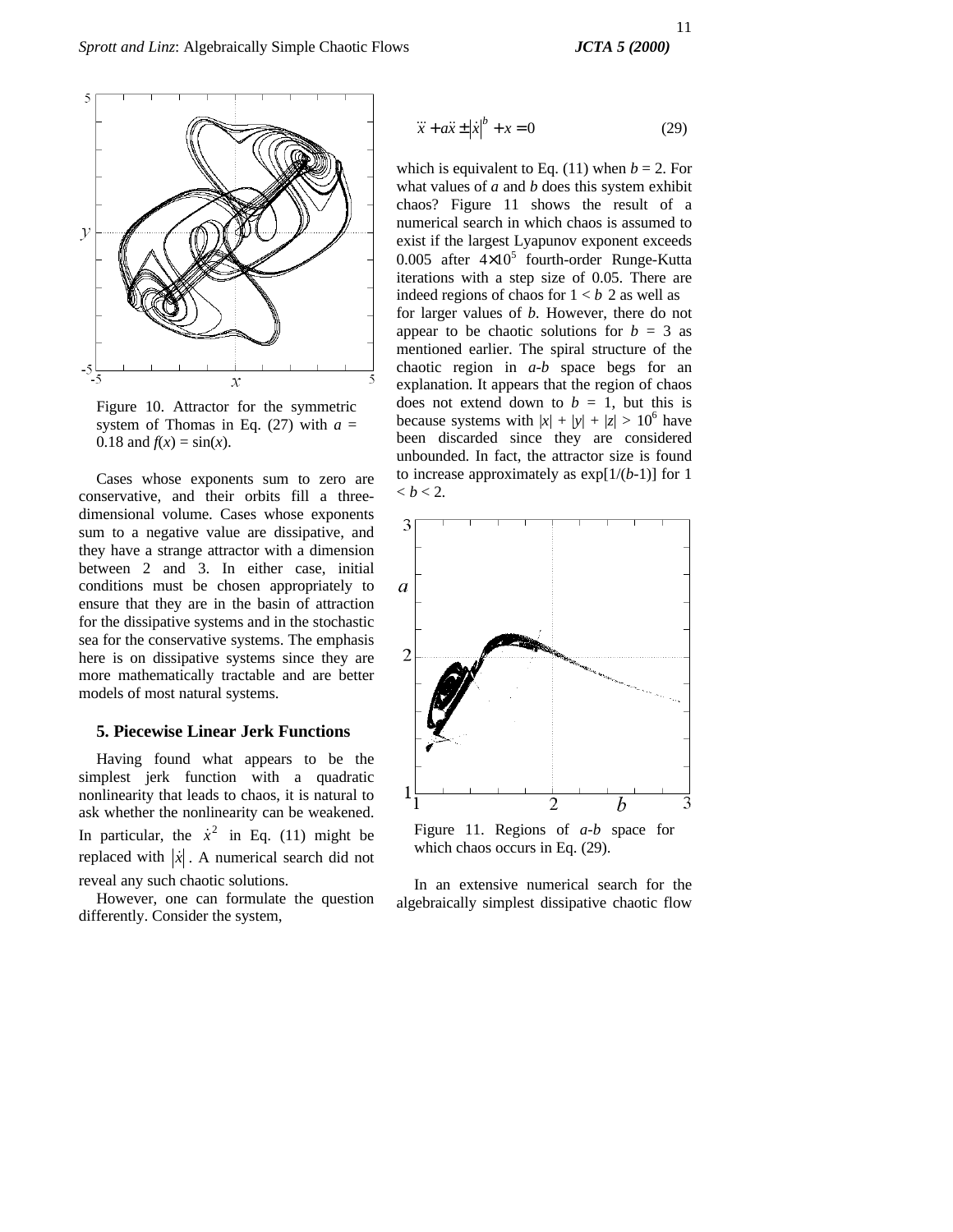with an absolute-value nonlinearity, Linz and Sprott [38] discovered the case

$$
\ddot{x} + a\ddot{x} + b\dot{x} - |x| + 1 = 0 \tag{30}
$$

which exhibits chaos for  $a = 0.6$  and  $b = 1$ . Chaos also occurs if the signs of both the last two terms are reversed, with an attractor that is a mirror image of the original about the  $x=0$ plane. The attractor for this case as shown in Fig. 12 resembles the folded-band structure of the Rössler attractor.



Figure 12. Attractor for the simplest chaotic system with an absolute-value nonlinearity from Eq. (30) with  $a = 0.6$ and  $b = 1$ .

For these parameters, the Lyapunov exponents (base-*e*) are (0.035, 0, - 635), and the Kaplan-Yorke dimension is  $D_{KY} = 2.055$ . The abrupt change in direction of the flow at *x*  $= 0$  is not evident in the figure because the discontinuity occurs only in the fourth time derivative of *x*.

The constant 1 in Eq. (30) affects only the size of the attractor. Chaos exists for arbitrarily small values of this constant, but the attractor and its basin of attraction shrink

proportionally. This system exhibits a perioddoubling route to chaos as shown in Fig. 13 and otherwise resembles the quadratic chaotic jerk functions previously described. This example relates to the quadratic flows as the tent map does to the logistic map. Linz and Sprott claim it is the most elementary piecewise linear chaotic flow and point out that the piecewise linear nature of the nonlinearity allows for an analytic solution to Eq. (30) by solving two linear equations and matching the boundary conditions at  $x = 0$ . Figure 14 shows the regions in *a-b* space for which chaos occurs in Eq. (30), in which chaos is assumed to exist if the largest Lyapunov exponent exceeds  $0.005$  after  $4 \times 10^5$  fourth-order Runge-Kutta iterations with a step size of 0.05.



Figure 13. Bifurcation diagram for Eq. (30) with  $b = 1$  as the damping is reduced.

More recently, Linz [39] has proved that chaos cannot exist in Eq. (30) if any of the terms are set to zero. He also notes that chaos is possible if the  $|x|$  term in Eq. (30) is replaced with  $|x^n|$ ,  $|x|^n$ , or  $x^{2n}$ , with *n* a positive integer, or more generally with any inversion symmetric function  $f(x) = f(-x)$  that is either positive or negative for all *x*. Numerical experiments indicate that chaotic solutions with  $f(x) = |x|^n$  exist for all nonzero *n*, including non-integer and negative values.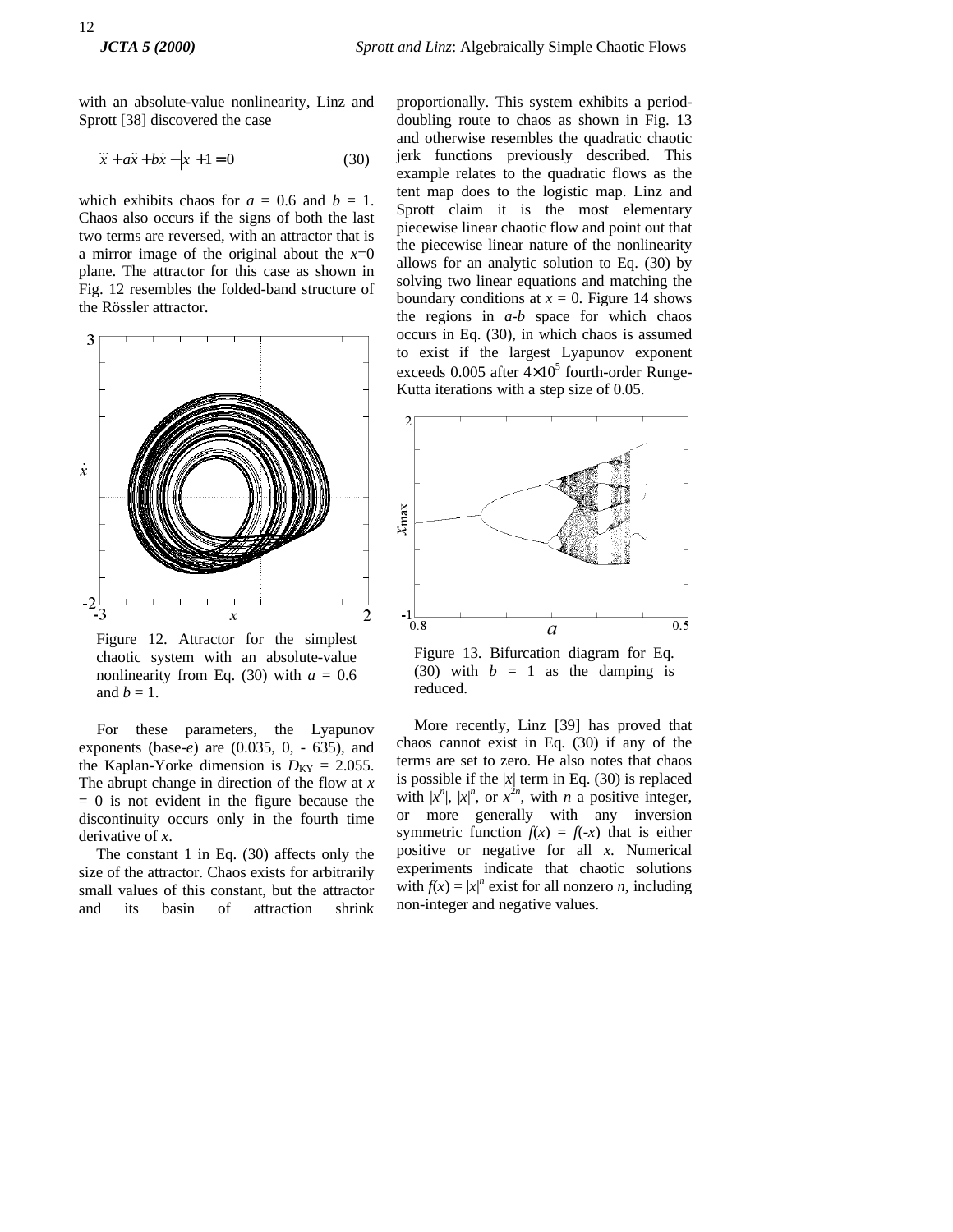

Figure 14. Regions of *a-b* space for which chaos occurs in Eq.  $(30)$ .

In a recent paper, Fischer, Weiler, Fröhlich, and Rössler [40] propose a piecewise linear system whose jerk representation can be written as

$$
\ddot{x} + a\ddot{x} + b\dot{x} + x - |x| + c = 0
$$
 (31)

which exhibits chaos for  $a = c = 0.1$  and  $b =$ 0.3. It is intended to model an experimental example of chaos discovered in an electronic circuit [41]. They claim their system is "a maximally simple 3-variable ODE with a single letter-V shaped nonlinearity". Unfortunately, it has one more term and one more parameter than the case in Eq. (30), and thus it is not "maximally simple" in this sense, although the term  $x - |x|$  can be written as 2  $min(x, 0)$ .

Equation (30) and (31) are special cases of Eq. (12) in which  $G(x)$  is a general nonlinear function with the properties described below. Integrating each term in Eq. (12) reveals that this system is a damped harmonic oscillator driven by a nonlinear memory term that involves the integral of  $G(x)$  as shown in Eq. (22). Such an equation often arises in the

feedback control of an oscillator in which the experimentally accessible variable is a transformed and integrated version of the fundamental dynamical variable. Despite its importance and the richness of its dynamics, this system has been relatively little studied. Coullet, Tresser, and Arneodo observed chaos in numerical simulations with a cubic nonlinearity [42] of the form  $G(x) = bx(1 - x^2)$ with  $a = 0.1$  and  $b = 0.44$  and with a special piecewise linear [43, 44] form

$$
G(x) = \begin{cases} -bx - b - c & \text{if } x \le -1 \\ cx & \text{if } |x| \le 1 \\ -bx + b + c & \text{if } x \ge 1 \end{cases}
$$
(32)

with  $a = 0.1$ ,  $b = 0.2061612$ , and  $c =$ 0.2171604 that models a cubic nonlinearity and satisfies the Sil'nikov conditions for a homoclinic orbit [45-47]. Thus it is one case for which chaos can be rigorously proved rather than numerically indicated.

It does not appear generally known that chaos accompanies many functions  $G(x)$ , some examples of which are listed in Table 2. These systems are elementary, both in the sense of having the algebraically simplest autonomous ODE and in the form of the nonlinearity. The table lists typical values of *b* that give chaos for arbitrary values of  $c$  with  $a = 0.6$ , along with the numerically calculated largest Lyapunov exponents (LE) in base-*e*. The constant  $c$  is arbitrary and only affects the size of the attractor.

For bounded solutions, *G*(*x*) must average to zero along the orbit, which means that any continuous  $G(x)$  must have at least one zero at  $x = x^*$ . The stability of the fixed point at  $(x^*, 0, 0)$ 0) is determined by the solutions of the eigenvalue equation  $\lambda^3 + a\lambda^2 + \lambda - G' = 0$ , where  $G' = dG/dx$ , evaluated at  $x = x^*$ . This point is locally stable for  $-a$  *G*' 0 and undergoes a Hopf bifurcation at  $G' = -a$ , where  $\ddot{e} = \pm i$ . Thus, one would expect chaotic systems of this form to require nonlinearity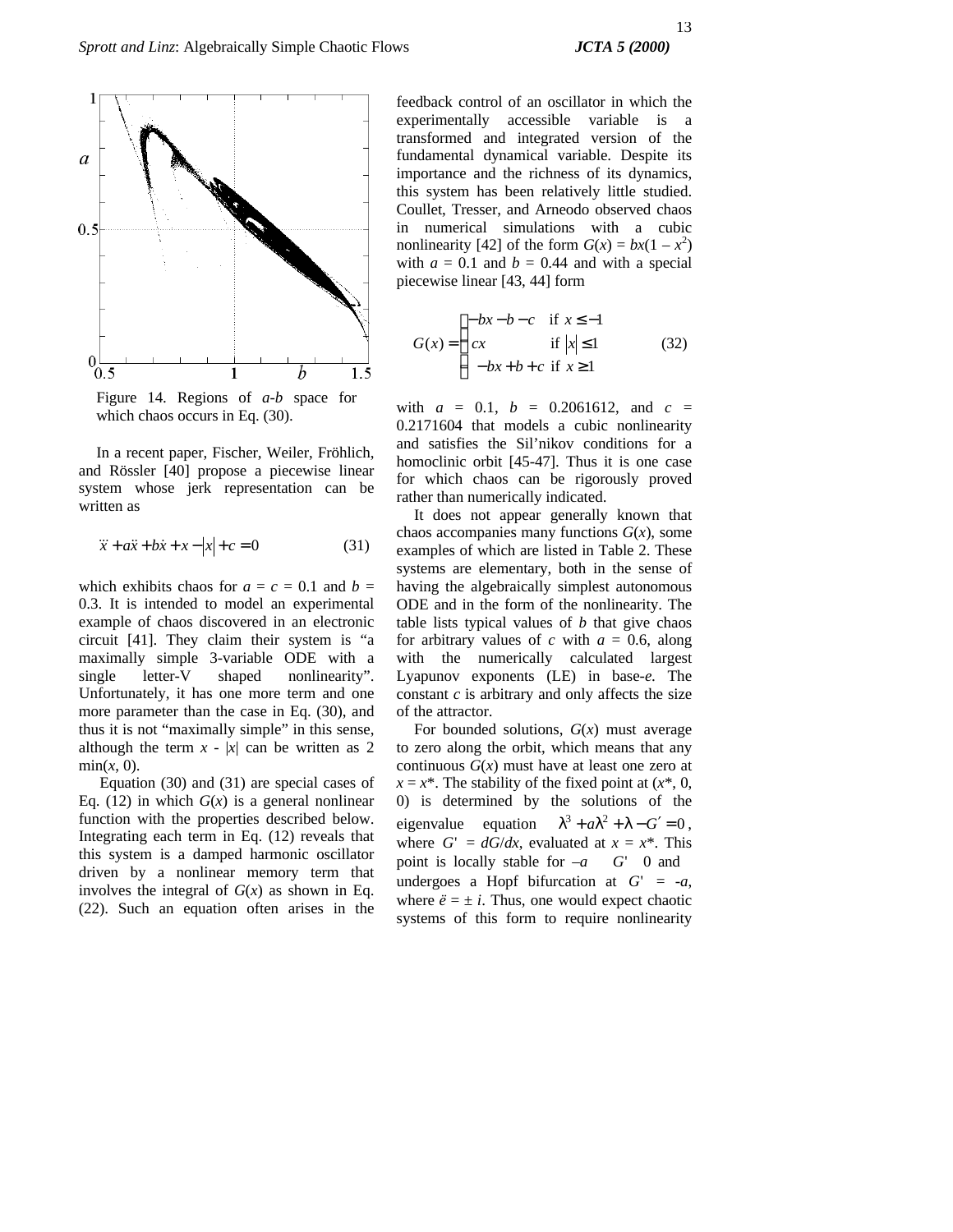with either a positive slope at its zero crossing, or a large negative slope. Systems with  $G' > 0$ apparently require at least two fixed points for chaos, but systems with  $G' < -a$  only need one. All the cases in Table 2 have these properties. A scaling that preserves *G*' and the shape of  $G(x)$  only affect the size of the attractor.

Table 2. Some simple functions  $G(x)$ that produce chaos in Eq.  $(12)$  with  $a =$ 0.6.

| G(x)                 | h    | LE    |
|----------------------|------|-------|
| $\pm(b x -c)$        | 1.0  | 0.036 |
| $-b$ max $(x,0) + c$ | 6.0  | 0.093 |
| $bx - c$ sgn(x)      | 1.2  | 0.657 |
| $-bx + csgn(x)$      | 1.2  | 0.162 |
| $\pm b(x^2/c-c)$     | 0.58 | 0.073 |
| $bx(x^2/c-1)$        | 1.6  | 0.103 |
| $-bx(x^2/c-1)$       | 0.9  | 0.126 |
| $-b[x-2\tanh(cx)/c]$ | 2.2  | 0.221 |
| $\pm b \sin(cx)/c$   | 2.7  | 0.069 |
| $\pm b \cos(cx)/c$   | 2.7  | 0.069 |

It is interesting to identify the maximally chaotic piecewise linear system. Of the cases in Table 2, the largest Lyapunov exponents occur for systems with  $G(x) = bx - c \operatorname{sgn}(x)$ . Using a variant of simulated annealing [48], the parameters *a* and *b* were adjusted to maximise the Lyapunov exponent. The result was  $a = 0.55$  and  $b = 2.84$ , for which the Lyapunov exponents (base-*e*) are (1.055, 0, -1.655), giving an attractor with a Kaplan-Yorke dimension of  $D_{KY} = 2.637$ . The attractor as shown in Fig. 15 is contained within an extremely thin torus that nearly touches the boundary of its small basin of attraction so that initial conditions must be chosen carefully to produce bounded solutions. Initial conditions that suffice are  $(x, y, z) = (0.03, -0.33, -0.3)$ .



Figure 15. Attractor for the maximally chaotic system given by Eq. (12) with *a*  $= 0.55$  and  $G(x) = 2.84x - sgn(x)$ .

It is also interesting to identify the least nonlinear form of  $G(x)$  for which chaos occurs, which we take to mean the two-part piecewise linear function with the smallest bend at the knee, *è.* Of the cases in Table 2, this condition occurs for  $G(x) = \pm (b|x| - c)$  with  $a = 0.025$  and  $b = 0.468$ , for which  $\dot{e}$  (= 2tan<sup>-1</sup>b) is about 50.2. The basin of attraction is very small, and the chaotic attractor coexists with a nearby limit cycle. Initial conditions that suffice are  $(x, y, z) = (0.9, 0, 0)$ . Its attractor is shown in Fig. 16.

The chaotic cases described above by no means exhaust the list of simple jerk functions with chaotic solutions. In an extensive search for chaos in equations of the form

$$
\ddot{x} = a\ddot{x} + b\varphi(\ddot{x}) + c\dot{x} \n+ d\varphi(\dot{x}) + ex + f\varphi(x) + g
$$
\n(33)

where  $\mathbf{j}(x)$  is one of a variety of simple nonlinear functions, several dozen algebraically distinct cases were found with three terms on the right-hand side, and several hundred cases were found with four terms on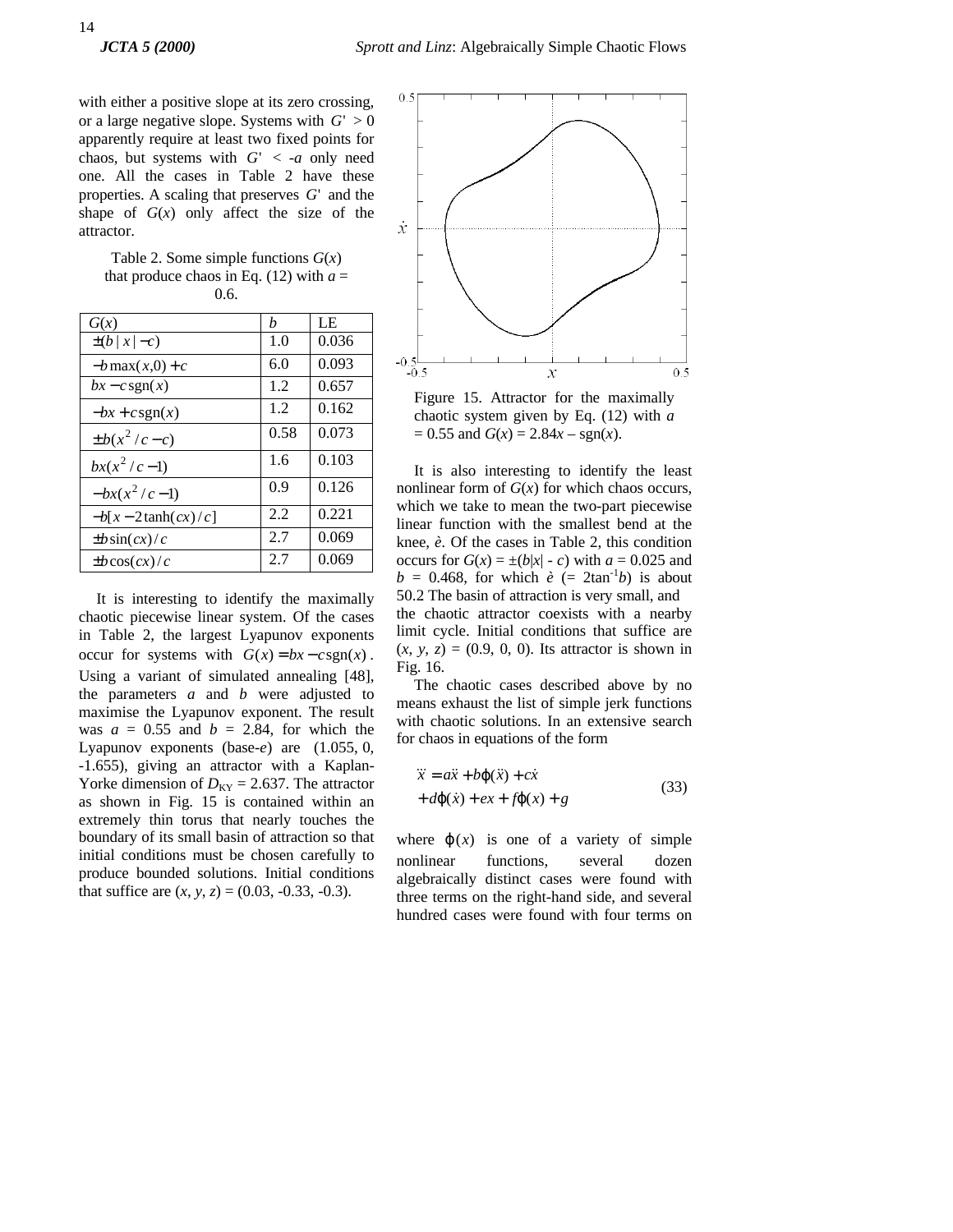the right-hand side. Cases whose coefficients have different signs are considered distinct, but not cases in which only the values differ. Table 3 lists a small selection of those cases, chosen to exclude ones that have already been described, ones with multiple nonlinearities, and ones that are a superset of a simpler equation listed in the table. These cases have not been carefully verified, and no values are given for the coefficients *a* and *b* that give chaotic solutions, except that they are positive. The coefficients are arbitrarily put into the leading terms. They are presented here to encourage further study and experimentation. Note that many of the cases are conservative and those cases require a careful choice of initial conditions and tend to have very small Lyapunov exponents.



Figure 16. Attractor for the least nonlinear chaotic system given by Eq. (12) with  $a = 0.025$  and  $G(x) = 0.468|x|$ 1

# **6. Electrical Circuit Implementations**

The piecewise linear jerk functions described above are ideally suited for electronic implementation [49] because they can be accurately represented with resistors, capacitors, diodes and operational amplifiers. The general procedure is to start with the quantity  $-\ddot{x}$  at the circuit input, and then successively generate  $\ddot{x}$ ,  $-\dot{x}$ , and *x* with inverting integrators. These signals, perhaps with an additional constant voltage, are then appropriately combined to form the function  $J(\ddot{x}, \dot{x}, x)$ , which is then fed back to the input of the circuit. Such a circuit can be considered a nonlinear oscillator with positive feedback.

> Table 3. Some additional simple systems with chaotic solutions for appropriate values of *a* and *b* (not given).

| $\dddot{x} = a\ddot{x} - b\operatorname{sgn}(\ddot{x}) - \dot{x} - x$ |
|-----------------------------------------------------------------------|
| $\overline{\ddot{x}} = -a\dot{x} - bx + \cosh(x) - 1$                 |
| $\dddot{x} = -a\dot{x} \pm ( x -1)$                                   |
| $\dddot{x} = -a\dot{x} \pm (x - x^3)$                                 |
| $\dddot{x} = -a\dot{x} \pm b(x - \max(x,0) + 1)$                      |
| $\dddot{x} = -a\dot{x} \pm b(x - \min(x, 0) - 1)$                     |
| $\dddot{x} = -a\dot{x} \pm (x - \sinh(x))$                            |
| $\dddot{x} = -a\dot{x} \pm x + x^2$                                   |
| $\dddot{x}$ - $-ax \pm bx - \cosh(x) + 1$                             |
| $\dddot{x} = -a\ddot{x} + b\dot{x} - \dot{x}^3 - x$                   |
| $\dddot{x} = -a\ddot{x} + b\dot{x} - \sinh(\dot{x}) - x$              |
| $\dddot{x} = -a\ddot{x} - \exp(\dot{x}) - x$                          |
| $\dddot{x} = -a\ddot{x} - b\dot{x} + \cos(\dot{x}) - x$               |
| $\dddot{x} = -a\ddot{x} - b\dot{x} + x^2 - 1$                         |
| $\overline{\ddot{x}} = -a\ddot{x} - b\dot{x} + x - \cosh(x)$          |
| $\overline{\ddot{x}} = -a\ddot{x} - b\dot{x} + x \pm \exp(x)$         |
| $\overline{\ddot{x}} = -a\ddot{x} - b\dot{x} - \min(x,0) - 1$         |
| $\overline{\ddot{x}} = -a\ddot{x} - b\dot{x} - x \pm \cosh(x)$        |
| $\dddot{x} = -a\ddot{x} - b\dot{x} \pm (\cosh(x) - 1)$                |
| $\dddot{x} = -a\ddot{x} - b\dot{x} \pm \cosh(\dot{x}) - x$            |
| $\dddot{x} = -a\ddot{x} - b\dot{x} \pm x - x^2$                       |
| $\dddot{x} = -a\ddot{x} \pm b(\cosh(\dot{x}) - 1) - x$                |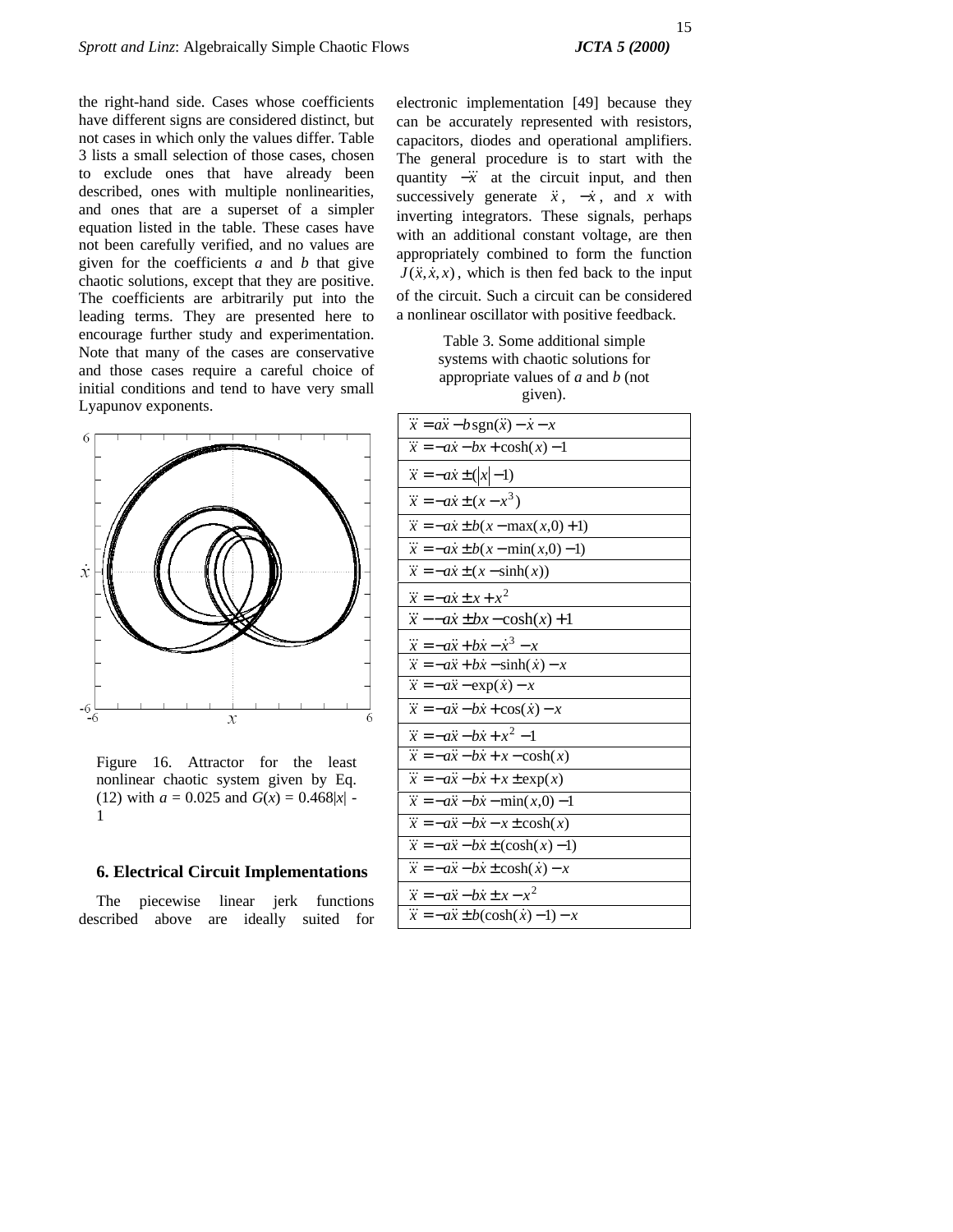As an example, Fig. 17 shows a circuit that solves Eq. (30) with  $b = 1$ . In this and the following circuit, only the inverting input to the operational amplifiers are shown; the noninverting inputs are grounded. If the fixed resistors are 1 Ù, the capacitors are 1 F, and the battery is 1 V, the circuit should work in real time and should produce chaotic oscillations when the variable resistor is adjusted to a value of  $1/a$  1.67  $\dot{\text{U}}$ . However, the frequency at the first Hopf bifurcation at *a*  $= 1$  is only  $1/2\delta$  Hz. A more practical implementation uses resistors of 1 kÙ and capacitors of 0.1 ìF, giving a fundamental frequency of  $f = 10^4/2\delta$  1592 Hz at the first bifurcation. This frequency is well into the audio range so that the period doublings, periodic windows, and chaos, as shown in Fig. 13, are easily heard in the signal *x*(*t*). The period doublings are even more pronounced when the signal  $x$  is integrated before amplification to enhance audibly the low frequencies.



Figure 17. A chaotic circuit using inverting operational amplifiers and ideal diodes that solves Eq. (30) with  $b = 1$ .

The operation of the circuit in Fig. 17 should be apparent to anyone with operational amplifier design experience. However, it is not the simplest circuit that solves Eq.  $(12)$  with  $G(x)$ as shown in Fig. 18 (a). One of the active integrators can be replaced with a passive integrator, and one of the diodes can be eliminated, resulting in a circuit with fifteen components rather than eighteen [50]. Elwakil

and Soliman [51] have also devised a chaotic operational amplifier circuit with fifteen components using resistors, capacitors, and diodes, but the equations required to model it are much more complicated.



Figure 18. Some functions  $G(x)$  in Eq. (12) that lead to chaos and are easily implemented electronically.

The functions shown in Table 2 suggest other nonlinear circuits. For example, the function  $sgn(x)$  is easily implemented with an operational amplifier that has no feedback and thus acts as a comparator, abruptly switching output from a large positive to a large negative value as the input voltage crosses zero. Special operational amplifier comparators are available that have orders of magnitude better frequency response and slew rates than those designed for linear operations. Figure 19 shows a circuit that solves the equation

$$
\dddot{x} + a\ddot{x} + \dot{x} - x + \text{sgn}(x) = 0 \tag{34}
$$

with  $a = 0.5$ , whose nonlinearity is of the form shown in Fig. 18 (b). In this circuit, capacitors are in microfarads and all resistors are 1 kÙ.

This circuit has eleven components and might be the simplest chaotic circuit using only inverting operational amplifiers, resistors and capacitors. Its attractor is a single folded band similar to the Rössler attractor and other examples previously discussed. Equation (34) with the last two signs reversed as in Fig. 18 (c) also has chaotic solutions, with a doublescroll attractor similar to the Lorenz attractor, as shown in Fig. 20, but its circuit implementation requires an additional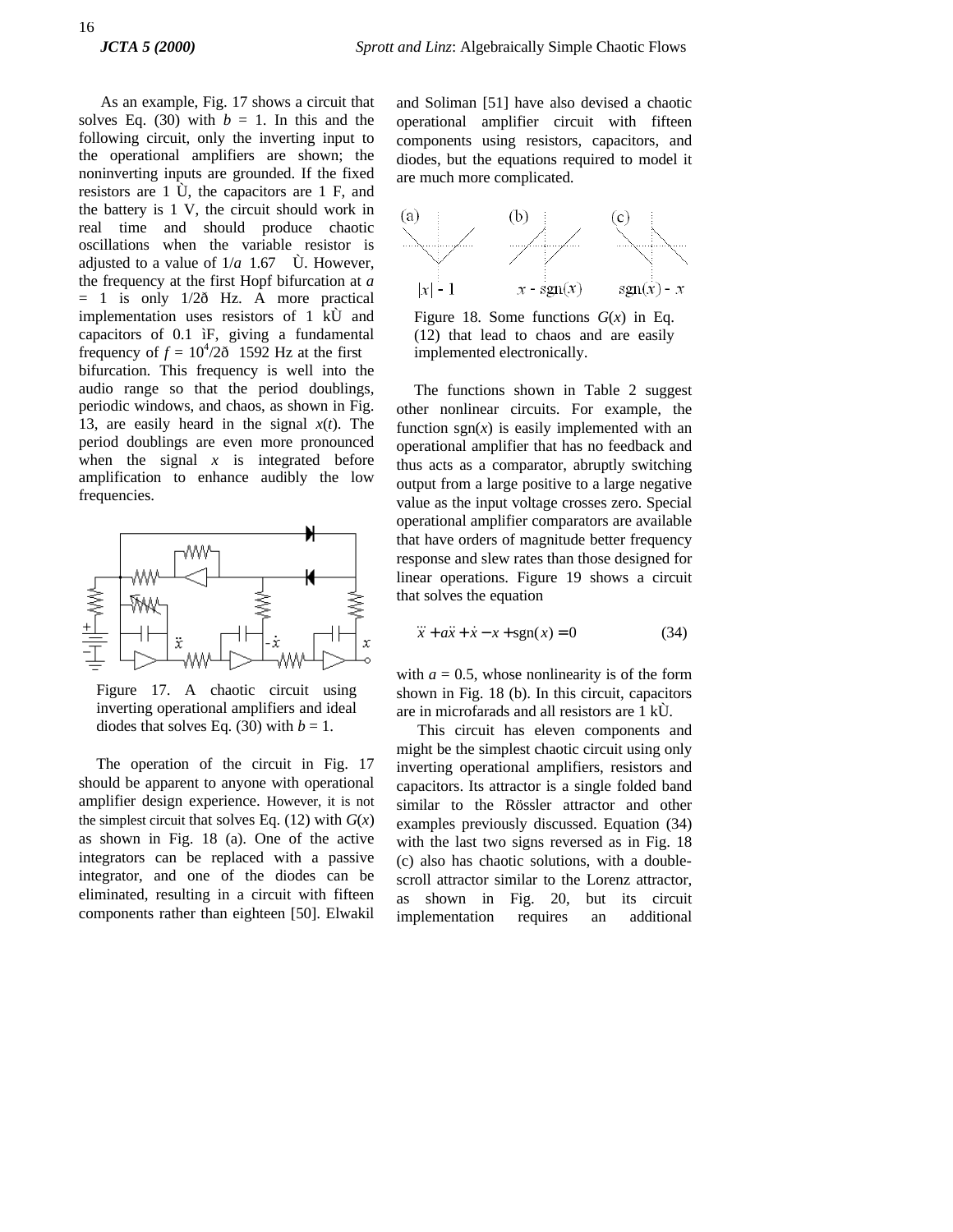inverting amplifier. There is not a direct correspondence between simple equations and simple circuits, although the identification of one may suggest the other.



Figure 19. A chaotic circuit using inverting saturating operational amplifiers that solves Eq.  $(34)$  with  $a =$ 0.5.



Figure 20. Attractor for the chaotic system given by Eq.  $(12)$  with  $a = 0.5$ and  $G(x) = sgn(x) - x$ .

For some purposes, such as where size and expense are crucial, it may be important to minimize the required total capacitance and to keep the resistances small so that the whole circuit can be fabricated on a single chip. There is no fundamental reason why this cannot be done, although the challenge would be in simultaneously keeping the frequency low. Note that the initial charge on the three capacitors corresponds to the three initial conditions in the equations. Thus the circuits may not start properly if the initial values lie outside the basin of attraction for the desired solution.

These circuits are similar in spirit to Chua's circuit [52, 53] that uses two capacitors, an inductor, and diodes with operational amplifiers or transistors to provide a piecewise linear approximation to a cubic nonlinearity. A version of Chua's circuit using saturating operational amplifiers is shown in Fig. 21. The equations modelling this circuit can be reduced to

$$
\begin{aligned}\n\dot{x} &= a(y - h(x)) \\
\dot{y} &= x - y + z \\
\dot{z} &= -by\n\end{aligned} \tag{35}
$$

which is simple in the sense of having six terms and one nonlinearity,  $h(x)$ , whose form is similar to  $G(x)$  in Eq. (32). However, its jerk representation is much more complicated:

$$
\ddot{x} + \ddot{x} + (b - a)\dot{x} =
$$
  
-a[\ddot{h}(x) + \dot{h}(x) + bh(x)] (36)

Because of the discontinuities in  $\vec{h}$  and  $\vec{h}$ , the dynamics are not continuous in the space of  $(x, \dot{x}, \ddot{x})$ . Since the contraction is not constant along the trajectory, it is more difficult to verify the Lyapunov exponents. Chua's circuit is more difficult to construct, scale to arbitrary frequencies, and analyse because of the inductor with its frequency-dependent losses, although a variant of Chua's circuit with only capacitors is possible [54]. Three reactive components (capacitors or inductors) are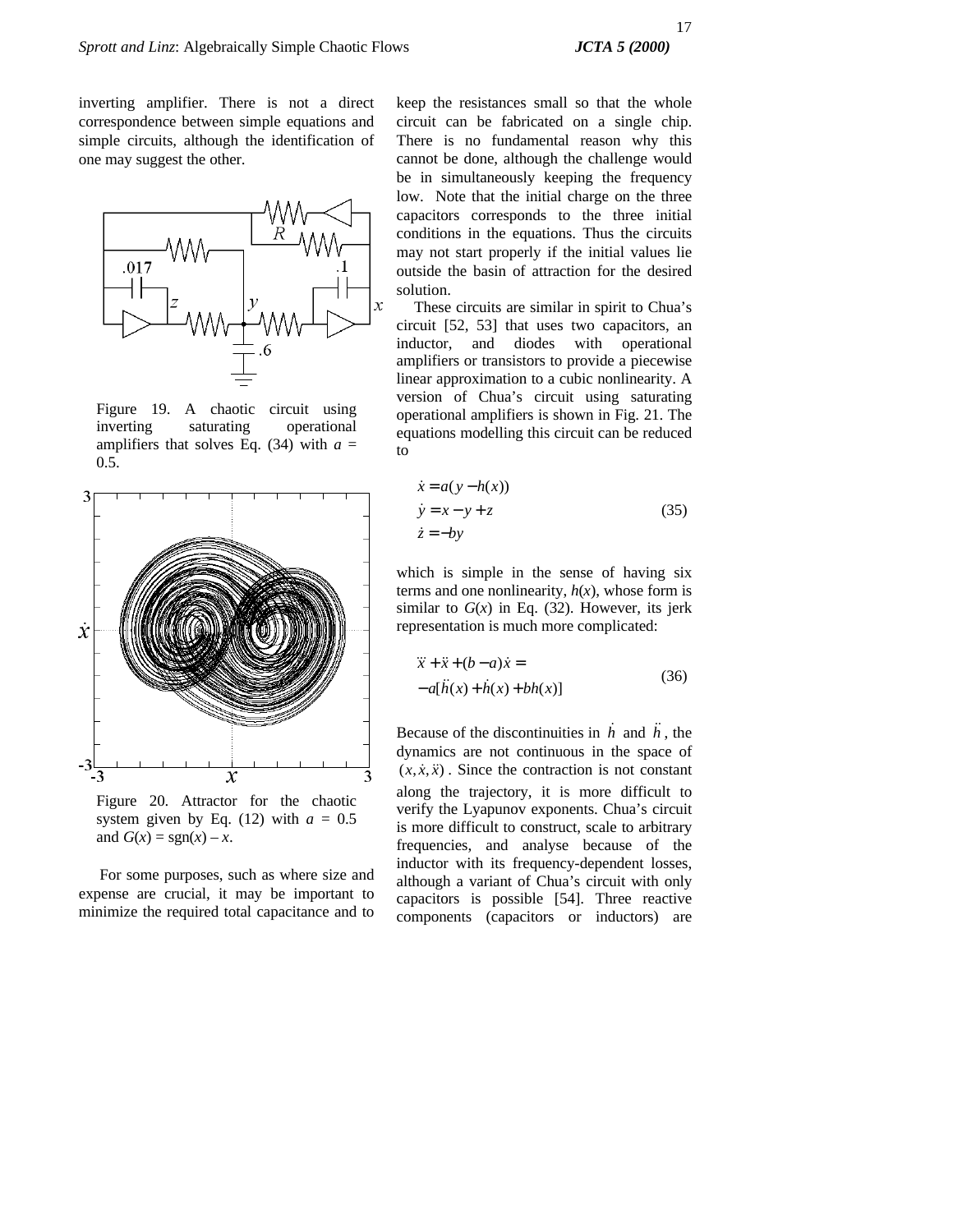required for chaos in systems with continuous flows so that the Kirchhoff representation of the circuit contains three first-order ODEs.



Figure 21. A version of Chua's circuit using saturating operational amplifiers.

Systems involving delta functions (derivatives of the step function) and hysteretic (double-valued) functions can also lead to chaos. Since the flow is discontinuous for such cases, chaos is possible with fewer than three variables. A 2-D chaotic circuit with thirteen components based on this idea has been developed by Tamaševièius, *et al*. [55].

A further 2-D chaotic example is provided by Dixon, *et al*. [56], in which the flow

$$
\begin{aligned}\n\dot{x} &= \frac{xz}{x^2 + z^2} - ax \\
\dot{z} &= \frac{z^2}{x^2 + z^2} - bz - (1 - b)\n\end{aligned} \tag{37}
$$

is singular at the origin and all orbits are forced to approach the singularity. It is probably not the simplest such case. Such examples will not be further discussed because they are usually not good models for natural phenomena.

## **7. Conclusions**

Many autonomous chaotic systems have been discovered and studied that are algebraically simpler than the Lorenz and Rössler systems that are usually cited as

prototypical dissipative chaotic flows. The representation of these systems in terms of a single, autonomous, third-order, scalar ODE (a jerk equation) has simplified their identification and classification. Candidate equations have been found for the simplest such systems with quadratic and piecewise linear nonlinearities, Eq. (11) and Eq. (30), respectively. Those systems with piecewise linear functions are especially suited for electronic implementation, and several such circuits have been described. The simplest such circuit may not yet have been identified.

## **References**

- [1] Peterson, I.: *Newton's Clock: Chaos in the Solar System*. W. H. Freeman, San Francisco, 1993
- [2] Barrow-Green, J.: *Poincaré and the Three Body Problem*. American Mathematical Society, Providence, RI, 1997
- [3] Lorenz, E. N.: Deterministic Nonperiodic Flow. *J. Atmos. Sci.*, vol. 20, pp. 130-141, 1963
- [4] Hirsch, M. W., and Smale, S.: *Differential Equations, Dynamical Systems and Linear Algebra*. Chapter 11, pp. 239-254, Academic Press, New York, 1974
- [5] Sparrow, C.: *The Lorenz Equations: Bifurcations, Chaos, and Strange Attractors*. Springer-Verlag, New York, 1982
- [6] Rössler, O. E.: An Equation for Continuous Chaos. *Phys. Lett. A*, vol. 57, nr. 5, pp. 397- 398, 1976
	- [7] Lorenz, E. N.: *The Essence of Chaos*. Chapter 4, pp. 148, University of Washington Press, Seattle, 1993
- [8] Rössler, O. E.: Continuous Chaos Four Prototype Equations. *Ann.(N.Y.) Acad. Sci.,* vol. 316, pp. 376-392, 1979
- [9] Sprott, J. C.: Some Simple Chaotic Flows. *Phys. Rev. E*, vol. 50, nr. 2, pp. R647-R650, 1994
- [10] Sprott, J. C.: Automatic Generation of Strange Attractors. *Comput. & Graphics*, vol. 17, nr. 3, pp. 325-332, 1993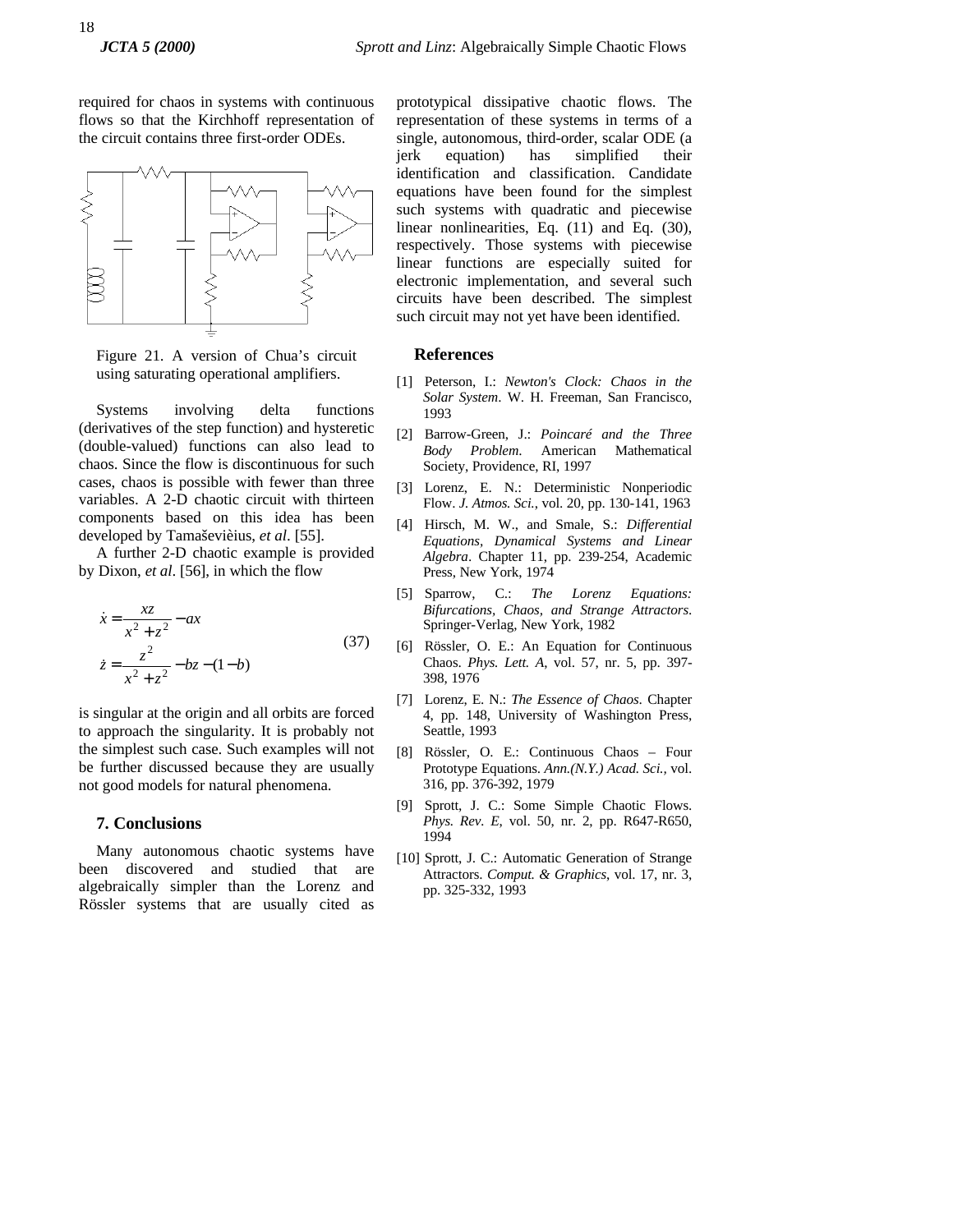- [11] Sprott, J. C.: *Strange Attractors: Creating Patterns in Chaos*. M&T Books, New York, 1993
- [12] Wolf, A, Swift, J. B., Swinney, H. L., and Vastano, J. A.: Determining Lyapunov Exponents from a Time Series. *Physica D*, vol. 16, nr. 3, pp. 285-317, 1985
- [13] Kaplan, J. L. and Yorke, J. A.: Numerical Solution of a Generalized Eigenvalue Problem for Even Mapping. Peitgen, H. –O. and Walther, H. –O. (Eds.): *Functional Differential Equations and Approximations of Fixed Points, Lecture Notes in Mathematics*, vol. 730, pp. 228-256, Springer-Verlag, Berlin, 1979
- [14] Hoover, W. G.: Remark on "Some Simple Chaotic Flows". *Phys. Rev. E*, vol. 51, nr. 1, 759-760, 1995
- [15] Posch, H. A., Hoover, W. G., and Vesely, F. J.: Canonical Dynamics of the Nosé Oscillator: Stability, Order, and Chaos. *Phys. Rev. A*, vol. 33, nr. 6, pp. 4253-4265, 1986
- [16] Sprott, J. C.: How Common is Chaos? *Phys. Lett. A*, vol. 173, nr. 1, pp. 21-24, 1993
- [17] Dechert, W. D., Sprott, J. C., and Albers, D. J.: On the Probability of Chaos in Large Dynamical Systems: A Monte Carlo Study. *Journal of Economic Dynamics & Control*, vol. 23, nr. 8, pp. 1197-1206, 1999
- [18] Sprott, J. C.: Predicting the Dimension of Strange Attractors. *Phys. Lett. A*, vol. 192, nr. 5-6, pp. 355-360, 1994
- [19] Gottlieb, H. P. W.: Question #38. What is the simplest jerk function that gives chaos? *Am. J. Phys.*, vol. 64, nr. 5, pp. 525, 1996
- [20] Schot, S. H.: Jerk: The Time Rate of Change of Acceleration. *Am. J. Phys.*, vol. 46, nr. 11, pp. 1090-1094, 1978
- [21] Linz, S. J.: Nonlinear Dynamical Models and Jerky Motion. *Am. J. Phys.*, vol. 65. nr. 6, pp. 523-526, 1997
- [22] Sprott, J. C.: Some Simple Chaotic Jerk Functions. *Am. J. Phys.*, vol. 65, nr. 6, pp. 537- 543, 1997
- [23] Sprott, J. C.: Simplest Dissipative Chaotic Flow. *Phys. Lett. A*, vol. 228, nr. 4-5, pp. 271- 274, 1997
- [24] May, R: Simple Mathematical Models with Very Complicated Dynamics. *Nature* vol. 261, nr. 5560, pp. 459-467, 1976
- [25] Moore, D. W. and Spiegel, E. A.: A Thermally Excited Non-Linear Oscillator. *Astrophys. J.*, vol. 143, nr. 3, pp. 871-887, 1966
- [26] Li, T. Y, and Yorke, J. A.: Period Three Implies Chaos. *Amer. Math. Monthly*, vol. 82, nr. 10, pp. 985-992, 1975
- [27] Auvergne, M. and Baglin, A.: A Dynamical Instability as a Driving Mechanism for Stellar Oscillations. *Astron. Astrophysics*, vol. 142, pp. 388-392, 1985
- [28] Malasoma, J. –M.: What is the Simplest Dissipative Chaotic Jerk Equation which is Parity Invariant? *Phys. Lett. A*, vol. 264, nr. 5, pp. 383-389
- [29] von Baeyer, H. C.: All Shook Up. *The Sciences*, vol. 38, nr. 1, pp. 12-14, 1998
- [30] Eichhorn, R., Linz, S. J., and Hänggi, P.: Transformations of Nonlinear Dynamical Systems to Jerky Motion and its Application to Minimal Chaotic Flows. *Phys. Rev. E*, vol. 58, nr. 6, pp. 7151-7164, 1998
- [31] Becker, T. and Weispfenning, V.: *Gröbner Bases: A Computational Approach to Commutative Algebra*. Springer, New York, 1993
- [32] Eichhorn, R., Linz, S. J., and Hänggi, P.: Simple Polynomial Chaotic Jerky Dynamics. Submitted for publication
- [33] Fu, Z. and Heidel, J.: Non-Chaotic Behavior in Three-Dimensional Quadratic Systems. *Nonlinearity*, vol 10, nr. 5, pp. 1289, 1997
- [34] Fu, Z. and Heidel, J.: Erratum: Non-Chaotic Behaviour in Three-Dimensional Quadratic Systems. *Nonlinearity*, vol. 12, nr. 3, pp. 739, 1999
- [35] Heidel, J, and Fu, Z.: Nonchaotic Behaviour in Three-Dimensional Quadratic Systems II. The Conservative Case. *Nonlinearity*, vol. 12, nr. 3, pp. 617-633, 1999
- [36] Thomas, R.: Analyse et Synthèse de Systèmes à Dynamique Chaotique en Terme de Circuits de Rétroaction (Feedback Circuits). *Bull. de la Classe des Sciences*, vol. VII, nr. 6, pp. 101- 124, 1996